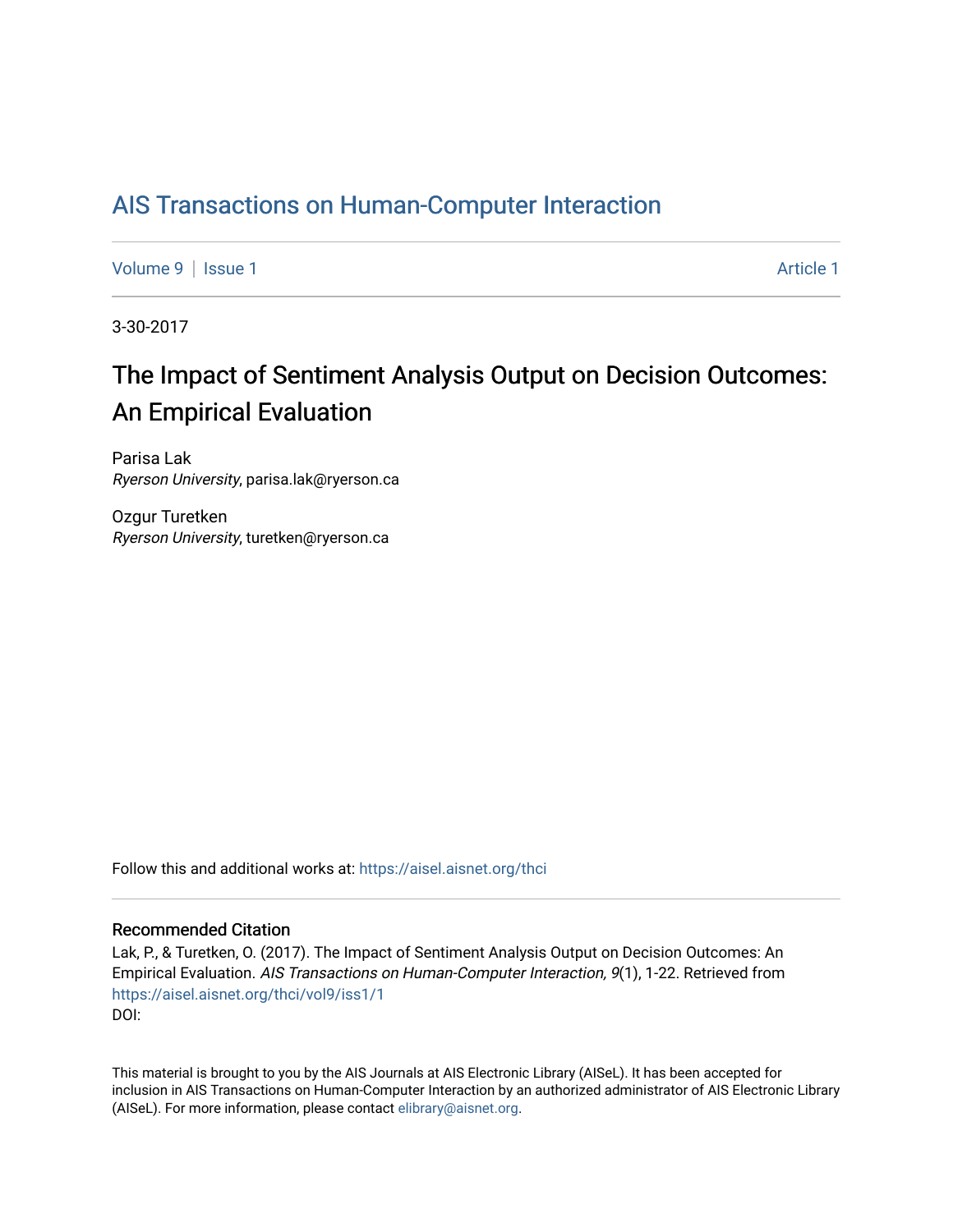

Research Paper

# **The Impact of Sentiment Analysis Output on Decision Outcomes: An Empirical Evaluation**

**Parisa Lak**

Ryerson University parisa.lak@ryerson.ca

**Ozgur Turetken** Ryerson University

turetken@ryerson.ca

#### **Abstract:**

User-generated online content serves as a source of product- and service-related information that reduces the uncertainty in consumer decision making, yet the abundance of such content makes it prohibitively costly to use all relevant information. Dealing with this (big data) problem requires a consumer to decide what subset of information to focus on. Peer-generated star ratings are excellent tools for one to decide what subset of information to focus on as they indicate a review's "tone". However, star ratings are not available for all user-generated content and not detailed enough in other cases. Sentiment analysis, a text-analytic technique that automatically detects the polarity of text, provides sentiment scores that are comparable to, and potentially more refined than, star ratings. Despite its popularity as an active topic in analytics research, sentiment analysis outcomes have not been evaluated through rigorous user studies. We fill that gap by investigating the impact of sentiment scores on purchase decisions through a controlled experiment using 100 participants. The results suggest that, consistent with the effort-accuracy trade off and effort-minimization concepts, sentiment scores on review documents improve the efficiency (speed) of purchase decisions without significantly affecting decision effectiveness (confidence).

**Keywords:** Sentiment Analysis, E-commerce, Customer Reviews.

The manuscript was received 09/06/2016 and was with the authors 3 months for 1 revision.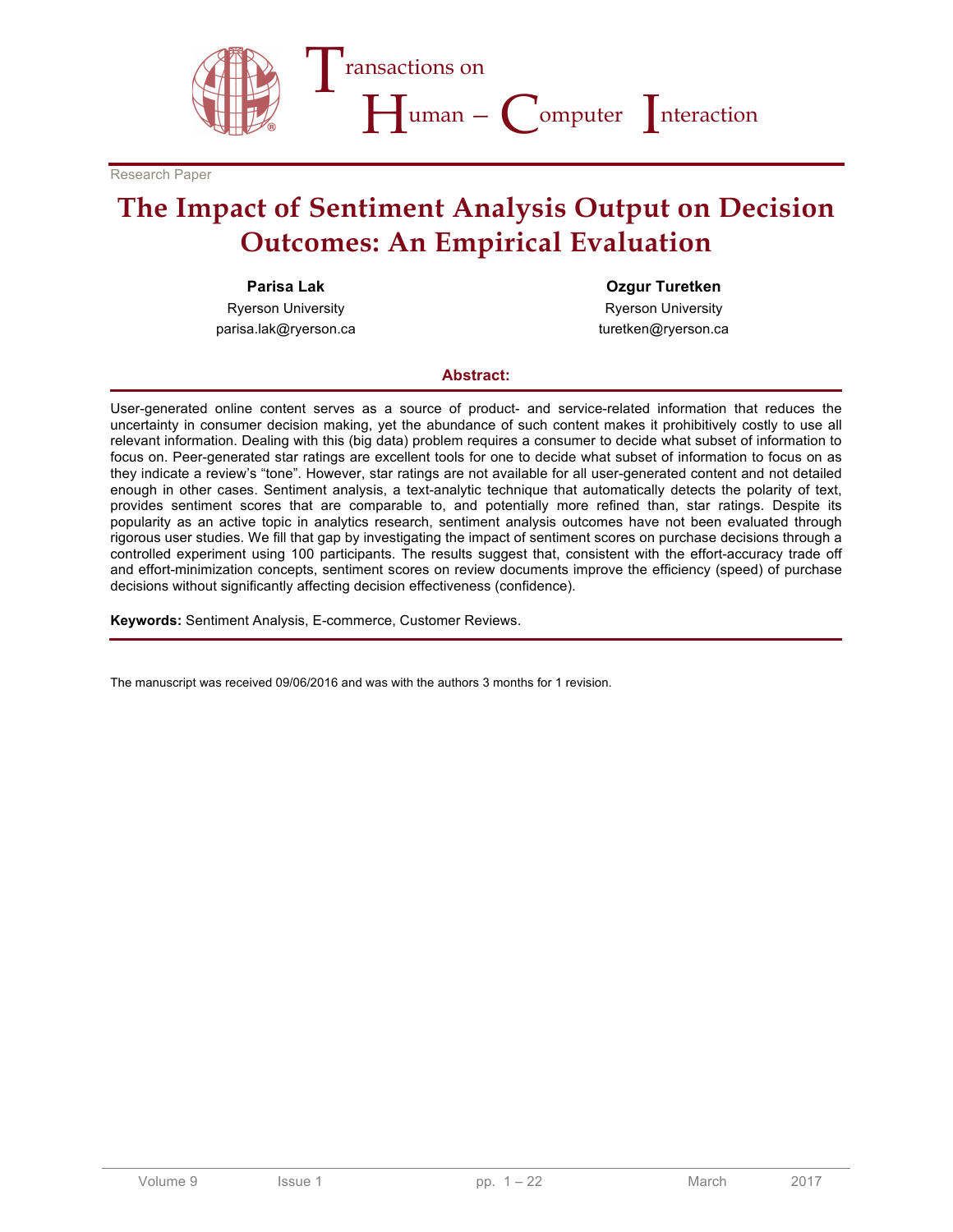## **1 Introduction**

Research has adequately established the essential role of information in decision quality (Keller & Staelin, 1987; Raghunathan, 1999; Stigler, 1961). Information is valuable but comes with the cost of the time and effort (and sometimes financial resources) spent to gather, analyze, and comprehend it. Further, after one reaches a critical "mass" of information, the value of additional information on decision quality diminishes. Purchase decisions are a typical area where these effects manifest themselves. Consumers are normally aware of the trade-offs between the costs and benefits of information (Stigler, 1961) and implicitly add the cost of information to the final value of the product or services that they purchase while making their decisions.

Word of mouth (WOM) represents one of the most important sources of information for consumers. The growing prominence of Web 2.0 technologies and the emergence of social media interactions have led to a form of WOM that is much more prevalent than classical WOM. This electronic form of WOM (eWOM) is generated continuously in the form of tweets, blog posts, news, reviews, and comments. Online reviews play a notably significant role in consumers' purchase decisions (Mudambi & Schuff, 2010) because of their accessibility and the variety of information that one can gather in near real-time fashion. Millions of people express their opinions about restaurants, hotels, products, and even their family physicians or university professors through online review websites such as Yelp (www.yelp.com), Tripadvisor (www.tripadvisor.com), Amazon (www.amazon.com), RateMds (www.ratemds.com), and Ratemyprofessors (www.ratemyprofessors.com). Individuals can use this user-generated content to make wiser decisions (Huang, Tu, Fu, & Amanzadeh, 2013). However, users often find the vastness of this content hard to digest, which gives rise to the challenge of information overload (Turetken & Sharda, 2005).

Star ratings are common decision aids that consumers use to address the overload problem in this domain. These ratings help decision makers to select what content to focus on by providing cues on the content's sentiment (polarity). These quick cues are often useful; however, as we detail later in this paper, they are limited in their availability and value as differing forms of user generated content such as tweets or posts on popular social media sites such as Facebook (www.facebook.com/) and LinkedIn (www.linkedin.com) becomes more common place. Meanwhile, online review content has high volume, high velocity, and high veracity; therefore, one can classify it as "big data", and it should benefit from analytics approaches as do other forms of big data. For this reason, we examine the potential of sentiment analysis, a text-analytics technique that generates scores, which can substitute for star ratings. Sentiment analysis uses various analytical techniques to determine whether a piece of text is positive, negative, or neutral (Liu, 2012). Sentiment analysis tools present the output either as a binary classification or on a continuous scale as a sentiment score. Some sentiment analysis tools can also express topic-specific polarities and a general polarity score (Liu, 2012).

Researchers have reported on various sentiment analysis applications in the literature (Bai, 2011; Balahur, Hermida, & Montoyo, 2011; Duric & Song, 2012; Go, Bhayani, & Huang, 2009; Huang et al., 2013; Jiang, Yu, Zhou, Liu, & Zhao, 2011; Kouloumpis, Wilson, & Moore, 2011; Pang, Lee, & Vaithyanathan, 2002; Reyes & Rosso, 2012), yet, to the best of our knowledge, they have not sufficiently tested whether those applications are successful in supporting decisions. In this study, we address the gap in the empirical evaluation of the usefulness of sentiment scores in assisting individuals in purchase decisions. More precisely, we investigate how sentiment scores impact individuals' purchase decisions when used with online reviews that are not supported by other decision aids such as star ratings. Specifically, we address the following research question:

**RQ:** Does presenting sentiment scores with online user reviews improve decision outcomes compared to presenting the same reviews without decision aids?

To address this research question, we performed an empirical investigation through a controlled experiment with 100 subjects. We evaluated decision outcomes with both objective and subjective measures. The objective measure was the time that users spent to search, find, and analyze the information, while the subjective measure was users' evaluation of their level of confidence about their decision. The empirical findings provide evidence that sentiment analysis can help individuals to make more efficient decisions, which has implications for consumers and providers of product- or service-related information.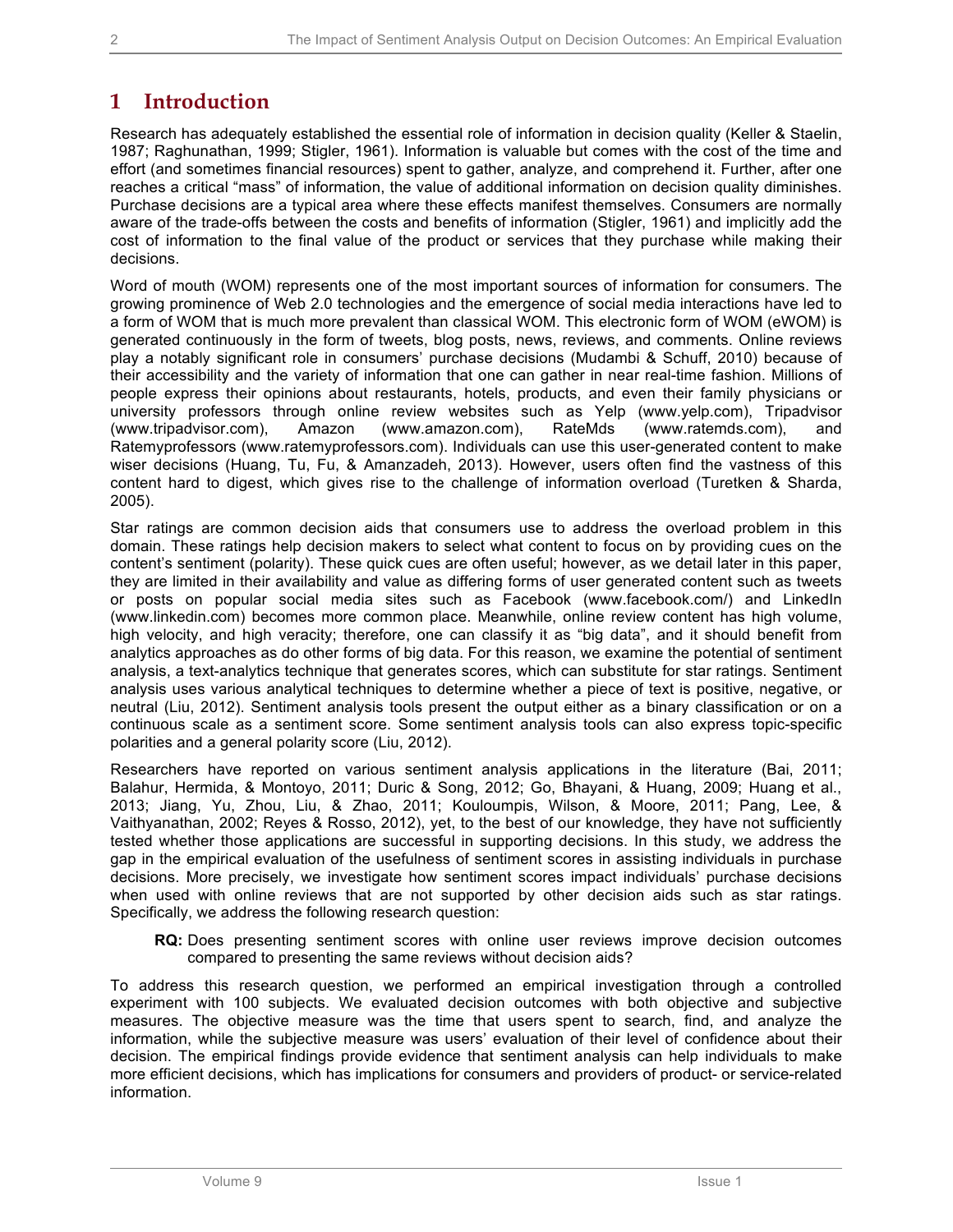This paper proceeds as follows. In Section 2, we present the background for this study. In Section 3, we present our research model and hypotheses. In Section 4, we present our research methodology and, in Section 5, analyze the data that we extracted from the experiment. In Section 6, we discuss the findings and implications and directions for future work. Finally, in Section 7, we conclude the paper.

## **2 Background**

In this section, we first briefly review the cost-benefit framework and information foraging theory, which, together, provide a theoretical grounding for our investigation into the impacts of sentiment scores on purchase decision outcomes. Then, we review two main areas related to this study (support of consumer purchase decisions and sentiment analysis technology) and review the empirical work in these areas.

### **2.1 Cost/Benefit Framework**

Cost-benefit theory provides a conceptual foundation for studying human decision behavior. This framework asserts that individuals strive to choose a strategy to simultaneously acquire beneficial information and lower cognitive cost. For this, they weigh the benefits (i.e., the positive impact of using extra information) and costs of acquiring and processing that information for a decision making task (Christensen-Szalanski, 1980; Creyer, Bettman, & Payne, 1990; Payne, 1982). In cost/benefit literature, "cost" refers to individuals' mental effort to acquire and compute information, while "benefit" refers to the positive impact that effort has on their decision outcomes.

The effort-accuracy framework of cognition (Payne, 1982), an extension to cost-benefit framework, proposes that decision maker primarily focus on maximizing accuracy (decision quality) and minimizing cognitive effort. Because these objectives often conflict, individuals make some trade-offs between the two. In a series of studies that investigated what strategies and choices decision makers who use decision support systems (DSS) made, Todd and Benbasat (1992, 1994, 1999, 2000) found that decision makers adapt their strategy selection in such a way as to maintain a low overall expenditure of effort. The results of studies in the domain of intelligent systems are consistent with this notion of "effort minimization" (Gregor & Benbasat, 1999).

While purchasing a product or service, consumers look for as much useful information as possible to make the best decision. This search for information follows the cost-benefit theory or effort-accuracy framework. One can consider the time that consumers spend to find and indulge information the cost and the satisfaction and confidence in the final decision the benefit of their decision. To lower the costs of searching for relevant information, individuals use certain information cues. Below, we review a theory that can be useful in framing the use of such cues.

### **2.2 Information Foraging Theory**

Information foraging theory explains how individuals adapt strategies and technologies for seeking, gathering, and consuming information to the flux of information in the environment. (Pirolli & Card, 1999). Pirolli and Card (1999) argue that information seeking in human mind is similar to food foraging behavior in animals and propose information foraging theory, which originated from optimal foraging theory or, more specifically, food foraging theory in anthropology (Winterhalder & Smith, 1992) and behavioral ecology (Stephens & Krebs, 1986).

Pirolli and Card (1999) note that: "The basic hypothesis of information foraging theory is that when feasible, a natural information system evolves toward stable states that optimize gains of valuable information per unit cost" (p. 643). The theory assumes that individuals, when possible, will modify their strategies of acquiring information or the structure of environment to maximize their rate of gaining valuable information. Optimal information foraging focuses on how people will best adapt themselves to their information environments and how information environments can best be shaped to serve their needs of getting the maximum amount of information with a limited amount of resource allocation (energy and time expenditure) (Pirolli, 2007).

Information foraging theory, as Pirolli and Card (1999) explain, attempts to specify the ways in which users search for information. According to Pirolli (1997), users are heavily influenced by the "information scent". Pirolli (1997) indicates that cues in the immediate environment of information presentation will let out a "scent" about the nature of information. This scent will then direct the user to either choose and pursue that source of information or ignore it for another more promising information path.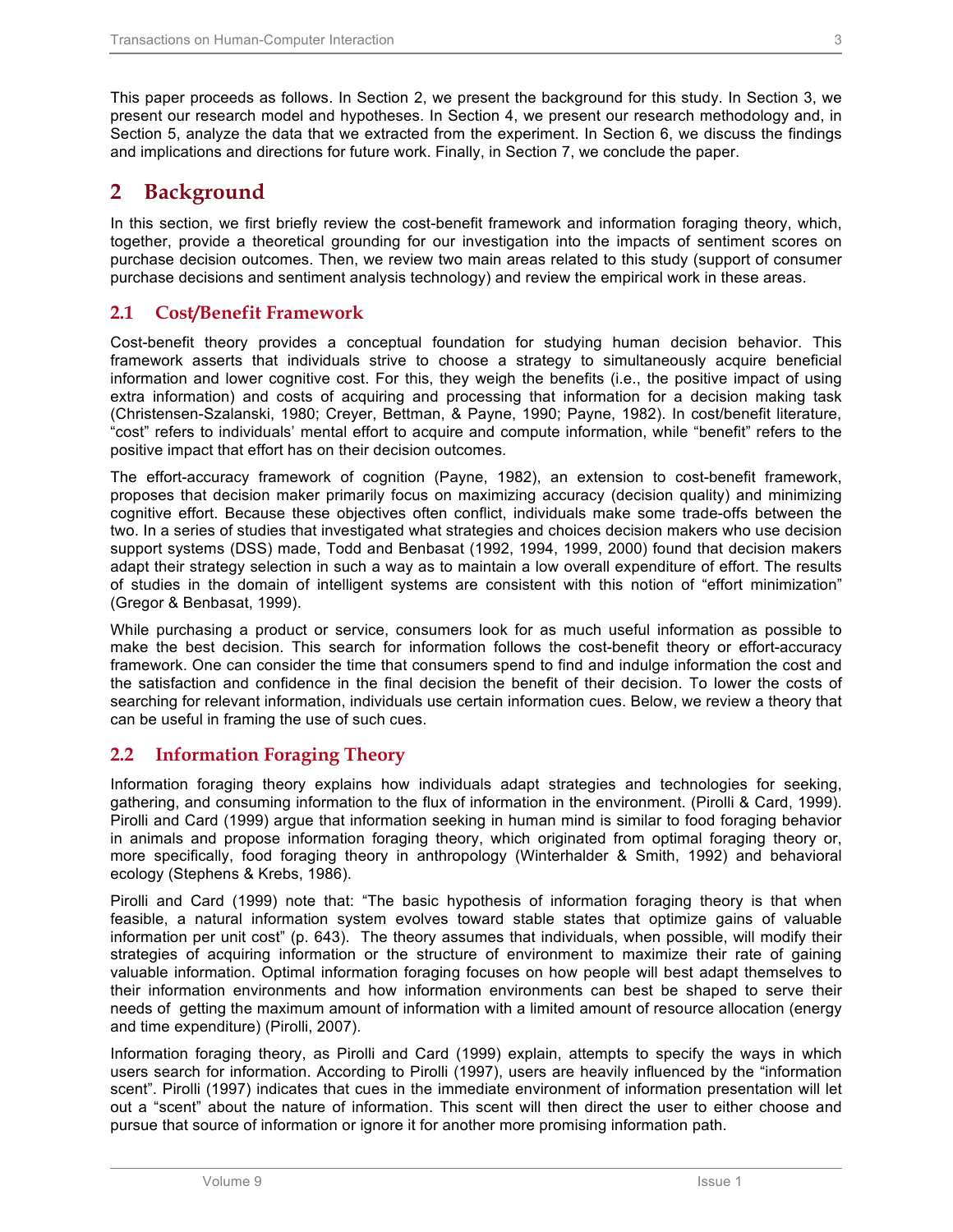Sundar, Knobloch-Westerwick, and Hastall (2007) investigated users' reliance on information cues to moderate information overload. They evaluated the impact of different cues on news websites and how they affected users' information foraging behavior. The found that individuals' main problem in information gathering and sense making was allocating attention (Pirolli & Card, 1999). Different types of cues have distinctive impact on users' attention. Sundar et al. (2007) compared the impact of different cues on users' news selection behavior and found evidence that different combinations of cues have different effects on users' information selection behavior.

Hyperlinked text on webpages is another example of information cues that can possess various levels of scent (a strong scent, weak scent, or no scent) based on the degree to which the hyper-linked words relate to the user's information goals (Pirolli, 1997). Pirolli, Pitkow, and Rao (1996) examined the impact of webpage clustering on information foraging and found support for the hypothesis that individuals who successfully use clustering may increase how effectively and efficiently they acquire information.

Further, as Khapre and Basha (2012) note, "Information cues, play a very important role in the process of directing the user to query information in the information foraging process" (p. 384). Individuals develop information feeding plans based on existing categories in their own minds (experience), their judgment of the available information (mental representation of information), and the specific tasks that they are trying to tackle. Sundar et al. (2007) also found that the variation in information foraging behavior depends on users' experience, information representation, and the information goal.

We believe that the quantitative data extracted from qualitative product/service reviews through sentiment analysis provides another cue that helps consumers navigate the information space and save them cognitive effort in choosing sources to read in a way to make the most informed decisions in limited time. The value that sentiment analysis scores provide in this context is similar to that of star ratings but has broader applicability since star ratings are not always available or sufficiently detailed to be effective. Also, as past research has suggested (Khapre & Basha, 2012; Sundar et al., 2007), we expect users' inherent characteristics to influence their information-foraging behavior with or without the presence of sentiment analysis scores.

## **2.3 Information Cues and Purchase Decisions**

Researchers have traditionally thought that consumers search for new information mainly to reduce the uncertainty surrounding their decision (Cox, 1967; Hansen, 1972). They will search for information until they reduce their uncertainty to a tolerable level (Urbany, Dickson, & Wilkie, 1989). They can obtain such information from different sources. Economic and marketing studies have extensively shown that word of mouth (WOM) plays an important role in shaping consumer attitudes and behaviors (Buttle, 1998). More specifically, supplemental product information in the form of user and consumer feedback has increasingly begun to influence individuals' purchase decisions (Chevalier & Mayzlin, 2006; Dellarocas, Zhang, & Awad, 2007; Reinstein & Snyder, 2005).

One can consider reviews, either from a professional or a fellow consumer, as one of the best sources of product or service information (Dang, Zhang, & Chen, 2010). Because one can access online reviews regardless of time and distance, consumers often consider online reviews a better source of information than traditional paper-based reviews and, thus, prefer them (Mudambi & Schuff, 2010). Online reviews help consumers to decrease their decision time and effort, which contributes to a more satisfying purchase decision outcome (Schiffman & Kanuk, 2007). However, the rapid increase in the volume of Internet users and the growth of Web 2.0's (interactive Web) popularity among those users has given rise to massive collections of user-generated content (Turetken & Olfman, 2013). Hence, finding, gathering, comprehending, and using such information has become more challenging and time consuming.

Based on the theoretical background we discuss above, it is important to discern which reviews are the most useful in reducing consumers' purchase uncertainty. Star ratings that accompany reviews where consumers indicate their opinion about a product or service by writing comments along with a ranking (typically from 1-5) are popular among consumers. According to Chevalier and Mayzlin (2006), star ratings provide an excellent opportunity to measure the valence of comments without analyzing the comments themselves. Research has shown that consumers use decision and comparison aids (Todd & Benbasat, 1992) and numerical content ratings (such as star ratings) (Poston & Speier, 2005) to not only conserve cognitive resources and reduce energy expenditure to acquire information but also improve the purchasedecision process (Mudambi & Schuff, 2010).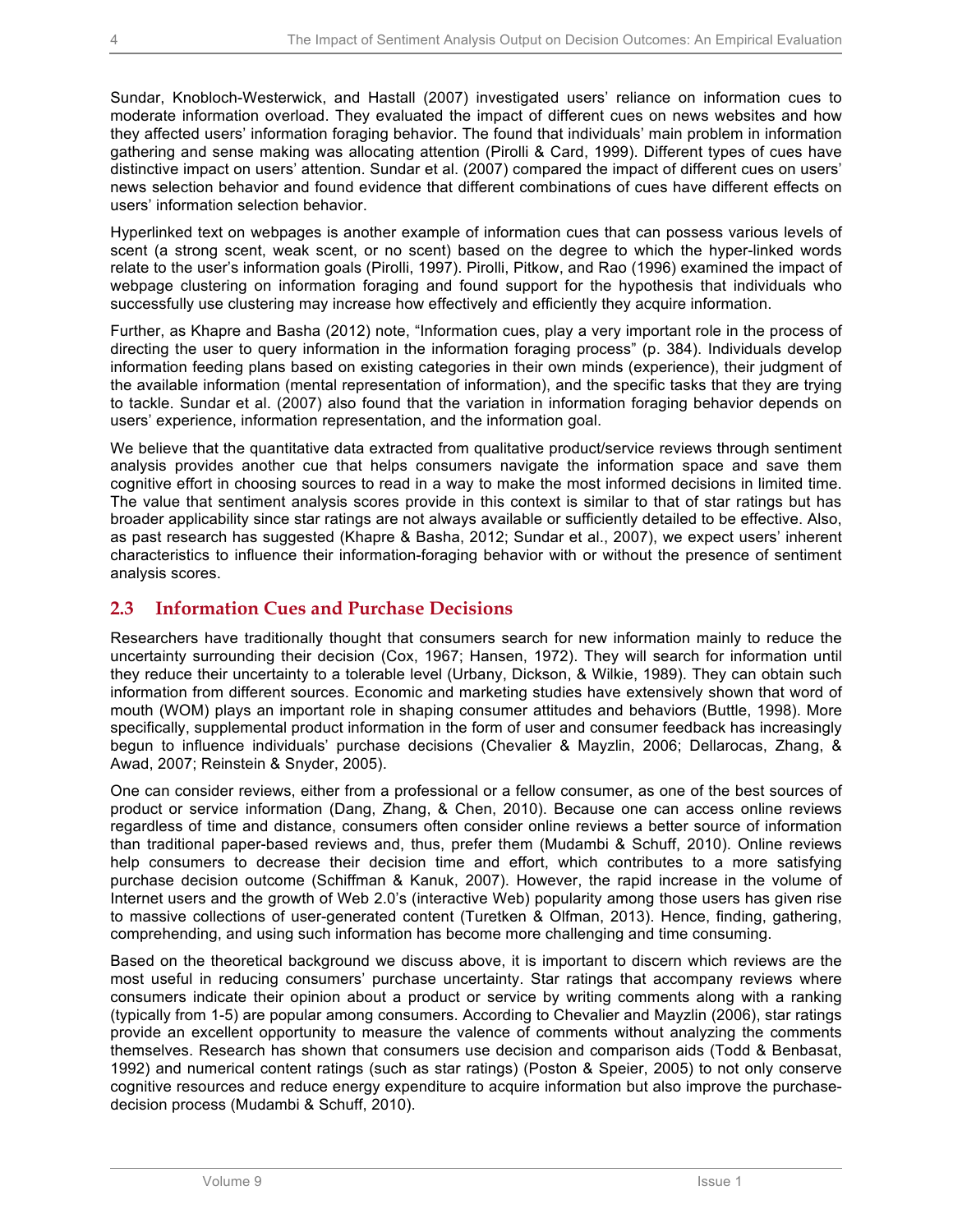Regardless of their popularity, star ratings can have limited utility in certain contexts. For example, some particularly long reviews have only an overall star rating assigned to the whole review, which is useful if the consumer decides to discard the review based on this overall rating. On the other hand, if a consumer finds the review to be potentially useful, the consumer then needs to decide which part of the overall review to read. A single star rating is not useful enough I such a case. This point is particularly relevant when comparing complex products and services with many features where it would be useful to have numeric scores for each specific feature separately.

Meanwhile, many other useful sources of reviews such as blog posts and social networking websites do not contain any numerical information that resembles star ratings. Therefore, the question arises as to which blog post or social networking website one should read given the limited (time) resources and the lack of additional cues such as star ratings on the products/services that these sources report on. Research from several disciplines (e.g., accounting, finance, consumer behavior) has found that, in the absence of adequate tools, such content would overload information users and lead to a decrease in the quality of the decisions they make (Abdel-Khalik, 1973; Chewning & Harrell, 1990; Shields, 1980; Snowball, 1980), an increase in the time required to make those decisions, and an increase in confusion regarding their decisions (Jacoby, Speller, & Berning, 1974; Jacoby, Speller, & Kohn, 1974; Malhotra, Jain, & Lagakos, 1982; Turetken & Sharda, 2004, 2005). This problem is even more relevant today when considering the big data paradigm, which not only points to the volume but also the dynamic and often inaccurate nature of available data. As we discuss in Section 2.4, researchers have advocated sentiment scores to improve information acquisition and to mitigate overload especially when other numerical ratings (e.g., star ratings) are not available.

### **2.4 Sentiment Analysis**

Sentiment analysis (SA) is a data-summarization and opinion-mining technique that produces numeric sentiment scores in a spectrum from extremely negative to extremely positive. Many of the SA tools commonly used today rely on lexicons that store sentiment words and their polarity. Hatzivassiloglou and McKeown (1997) report that fully automated sentiment tools can identify sentiment words and their respective polarity in sentences with an accuracy level (compared to human experts) as high as 82 percent. Based on this promise, various researchers have focused on developing and improving sentiment dictionaries (Balahur et al., 2011; Maks & Vossen, 2012; Steinberger et al., 2012; Tufiş & Ştefănescu, 2012). This research has also strived to go beyond the typical sentiment-detection problems to emphasize multilingual sentiment analysis (Steinberger et al., 2012), actor subjectivity (Maks & Vossen, 2012), and irony detection (Reyes & Rosso, 2012). Recent research has also focused on going beyond supervised lexicon development to semi-automatic and automatic machine learning approaches (Bai, 2011; Duric & Song, 2012). This body of literature on sentiment analysis presents applications of the proposed approaches and their computational evaluations (Denis & Sagot, 2012; Go et al., 2009; Hajič, 2000; Huang et al., 2013; Jiang et al., 2011; Kouloumpis et al., 2011; Liu, Li, Zhou, & Xiong, 2011a, 2011b; Liu, Zhang, Wei, & Zhou, 2011; Pang et al., 2002); yet do not provide empirical support for the success of these applications on users in a typical decision making scenario such as purchasing a product.

For example, Huang et al. (2013) propose that one can use sentiment analysis results to make wiser and faster decisions based on the idea that the extensive amount of product or service information extracted from user generated content (mainly retrieved from Web 2.0) is not easy to digest otherwise. (Huang et al. (2013) explain that "feature-sentiment information can help users digest user-generated reviews more efficiently". Their work relies on the results from a previous study by Yatani, Novati, Trusty, and Truong (2011) on "feature sentiments" and their impact on decisions. Neither of these studies evaluates the impact of "sentiment scores" or "polarity detections" on decision making.

In similar work, Cambria, Song, Wang, and Howard (2014) suggest that one can use sentiment analysis tools to extract useful information from unstructured data. Their system uses a blend of common and common sense knowledge to build a comprehensive resource in an attempt to emulate how tacit and explicit knowledge is organized in human mind and use this resource to design an opinion mining and sentiment analysis system. However, they fails to provide any evidence to support the claimed usefulness of the system they introduce.

Liu (2012) lists a set of application domains for sentiment analysis ranging from evaluating consumer products, services, healthcare, and financial services to analyzing social events and political elections. He particularly believes that one can use the information derived from sentiment analysis to make predictions.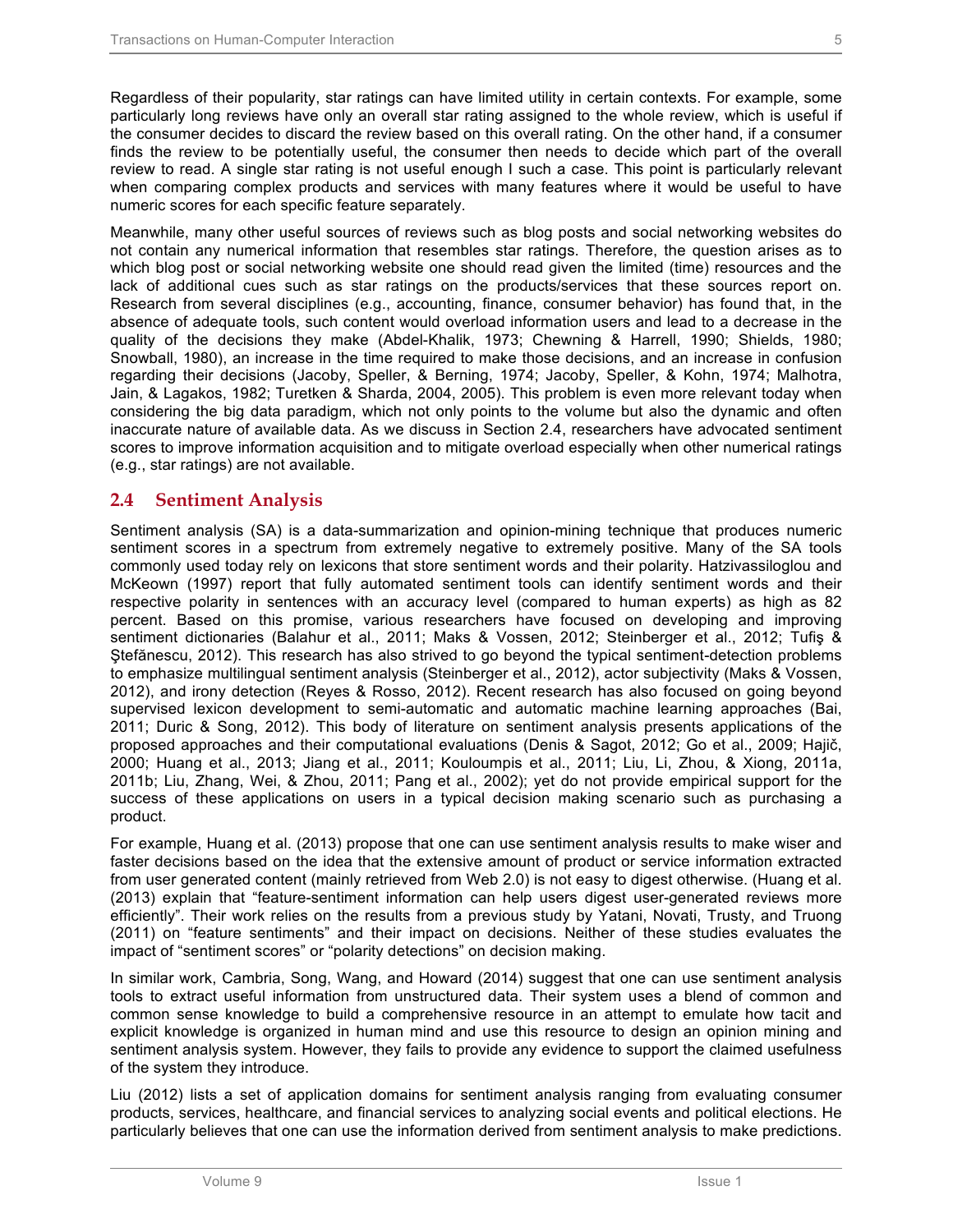He argues such analyses can predict sales performance, volume of comments in political blogs or boxoffice success of movies as well as characterizing social relations. However, he does not study these claims further and does not investigate the actual impact of the polarity of reviews on these human metrics. An understanding of the impact of review polarity on each individual is the first step in predicting aggregate outcomes such as sales performance that Liu (2012) discusses.

Schumaker, Zhang, Huang, and Chen (2012) developed a two-stage approach to detecting sentiment by first analyzing the subjectivity of financial news articles. They used these subjectivity scores and the sentiment scores of the subjective articles to predict stock prices and found that subjective news did not improve predictive ability.

From surveying the sentiment analysis literature, Rosas, Mihalcea, and Morency (2013) list some applications for sentiment analysis technology: 1) branding and product analysis (Hu & Liu, 2004), 2) analysis of political debates (Carvalho, Sarmento, Teixeira, & Silva, 2011), 3) question answering (Yu & Hatzivassiloglou, 2003), and 4) tracking sentiment timelines in online forums and news (Lloyd, Kechagias, & Skiena, 2005). Among these applications, scholars have empirically evaluated only the sentiment analysis of political debates (e.g., Tumasjan, Sprenger, Sandner, & Welpe, 2010; Thomas, Pang, & Lee, 2006). Likewise, Liebmann, Hagenau, and Neumann (2012) found evidence that using sentiment analysis to organize unstructured qualitative e-commerce data can help financial analysts and investors make better decisions in allocating resources in e-commerce. These studies stand out in their empirical support for the usefulness of sentiment analysis, but their focus is different from the more common consumer product decisions that we investigate in this paper.

The review of the empirical literature suggests that sentiment analysis is a promising technique to generate scores that can substitute explicit cues as star ratings in the absence of those ratings or when star ratings cannot sufficiently help one navigate a collection of reviews. However, to date, research in sentiment analysis has emphasized developing tools and increasing the accuracy of automatically detected sentiment scores but paid little attention to collecting empirical evidence on the usefulness of sentiment scores. We believe that the current maturity level of sentiment analysis more than warrants rigorous empirical work on its success in supporting decision makers. What we report in the rest of this paper contributes to filling that research gap.

## **3 Research Model and Hypotheses**

Given the background we present in Section 2, we propose:

**H1:** Sentiment scores that accompany user reviews improve consumers' purchase decision outcomes compared to online reviews without decision aids.

As with past research (e.g. Tan, Tan, & Teo, 2012), we evaluated purchase decision outcomes through efficiency and effectiveness with objective and subjective measures, respectively. We investigated efficiency via the time that consumers spend to acquire information and make a decision (surrogate for effort) and effectiveness via individuals' confidence in their decision.

As the extant literature that Tan et al. (2012) summarizes indicates, when a decision aid supports users, they benefit from lower search effort (Häubl & Murray, 2006; Häubl & Trifts, 2000; Swaminathan, 2003) and lower search time (Pedersen, 2000; Vijayasarathy & Jones, 2001). According to Tan et al. (2012), they benefit in this way partly because the decision aid provides users with more confidence. On the other hand, reflecting on our discussion on cost benefit trade-offs and the notion of effort minimization (Todd & Benbasat, 1992, 1994, 1999, 2000), we suggest that such aid will benefit users by reducing the effort they need to make (and, hence, by increasing the speed with which they will make decisions) regardless of whether they report higher confidence levels or not. As Tan et al. (2012) argue, consumers take time to not only inform themselves on the features of the decision choices they are faced with but also self-justify their final decisions. The presence of decision aids will shorten the time for both activities. Therefore, we hypothesize:

**H1:** Product reviews with sentiment scores as a decision aid help individuals make their purchase decisions faster than decisions made with reviews without decision aids.

Confidence is an appropriate surrogate for effectiveness for this study because the decisions we examined presented no "dominating" alternatives to users; therefore, unlike what Tan et al. (2012) presented to their users in their experiment, we presented no right or wrong decisions. Therefore, one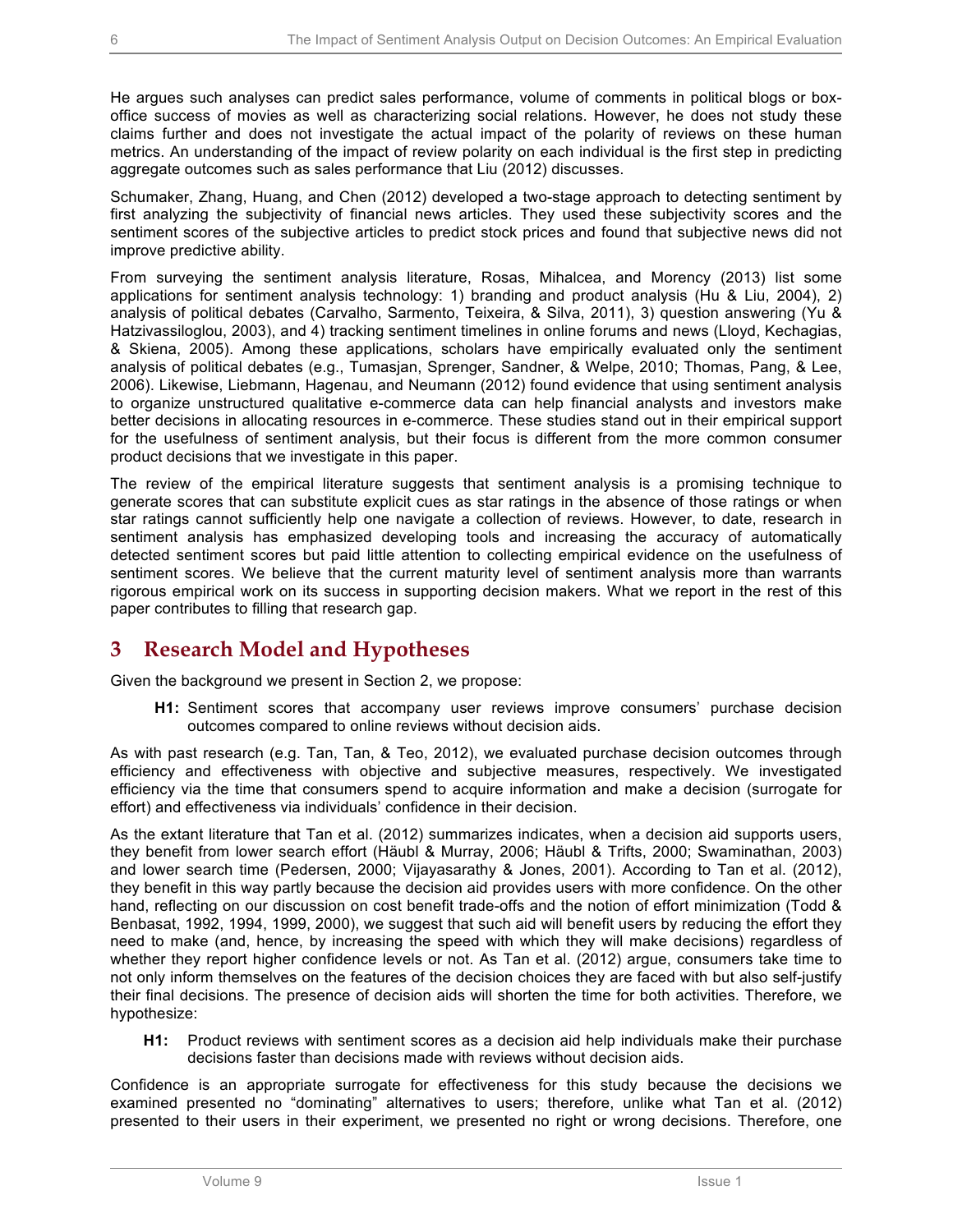cannot define a strict accuracy measure; rather, what matters is for the users to make their decisions based on sufficient information. Users' relative confidence in their decisions indicates their subjective assessment of the "well informedness" of their decisions (Sniezek, 1992). In fact, as Russo, Schoemaker, and Russo (1989), providing appropriate information (i.e., information supported by decision aids) may make decision makers more confident even if that information is not directly useful for their decisions. Therefore, we hypothesize:

**H2:** Product reviews with sentiment scores as a decision aid help individuals make their decisions with a higher level of confidence than decisions made with the help of product reviews without decision aids.

As we discuss above, users' characteristics influence their information-foraging behavior (Khapre & Basha, 2012; Sundar et al., 2007). Other research on human behavior (e.g., Bucklin & Gupta, 1992; D'Souza, Taghian, & Khosla, 2007; Slama & Tashchian, 1985) has also established that "user characteristics" play a significant role in decision outcomes. For example, decision makers' experience about a product may affect both their time to make a decision (Newman & Staelin, 1971) and their level of confidence in that decision (Washburn & Plank, 2002). Consumers who have previously consumed or used a product will make purchase decisions (in most cases) of the same type of product faster and are typically more satisfied with their choice. Therefore, we measure and control for participants' familiarity (familiarity with subject) with the decision context.

Likewise, demographical characteristics might affect decision outcomes both directly and through their effect on information-foraging behavior (Murphy & Olaru, 2009). Many researchers in the marketing and consumer behavior fields have extensively investigated gender differences in online purchase decisions (e.g., Berni, 2001; Brody, 1984; Chiger, 2001; Gutteling & Wiegman, 1993; Peter, Olson, & Grunert, 1999). Some earlier studies have focused on differences in perception of risk in performing online shopping, while more recent research has focused on consumer behavior or attitude in terms of information processing in specific situations. For example, Brody (1984), Gutteling and Wiegman (1993), Stern, Dietz, and Kalof (1993) found that women perceive greater risks in a wide variety of domains including financial, medical, and environmental. In more recent work, Homburg and Giering (2001) indicate that gender strongly influences the sales process and purchase intention satisfaction. Further, Konrad, Ritchie, Lieb, and Corrigall's (2000) results indicate that females, when involved in shopping decisions, pay more attention to personal interaction and interpersonal relationships than men. Peter et al. (1999) found that men and women process information differently. Chiger (2001) and Berni (2001) confirm as much in showing that men approach shopping tasks differently from an information processing perspective and are more independent and confident than women when it comes to purchase decisions (Darley & Smith, 1995). Given these findings, we included gender as another control variable in our model.

In this study, we gave participants only reviews and product specifications (both written documents) for them to make decisions about what to buy. Therefore, we used individuals' reading speed as a determinant of how effectively and efficiently they processed information for decision making purposes. If faster readers chose to consume comparable amounts of information as slower readers regardless of their efficiency advantage, then one should see effects in the speed with which they complete the decision task. If, on the other hand, they used this advantage to consume more of the available information, then they would be likely to feel more informed about the decision task and more confident of the end results. Although one cannot predict a priori how faster readers would choose to use this advantage in completing the decision task, one should nevertheless include reading speed as a control variable in the model.

Education is another factor that might affect information seeking behavior and consequently both decision making speed and confidence. Murphy and Olaru (2009) found significant differences between foraging styles in different education levels. Users with higher levels of education voraciously seek a range of information sources, while users with a lower education level wait for a few convenient sources to come their way (Murphy & Olaru, 2009). Our research model (see Figure 1) shows these demographical characteristics and their effect on decision making outcomes.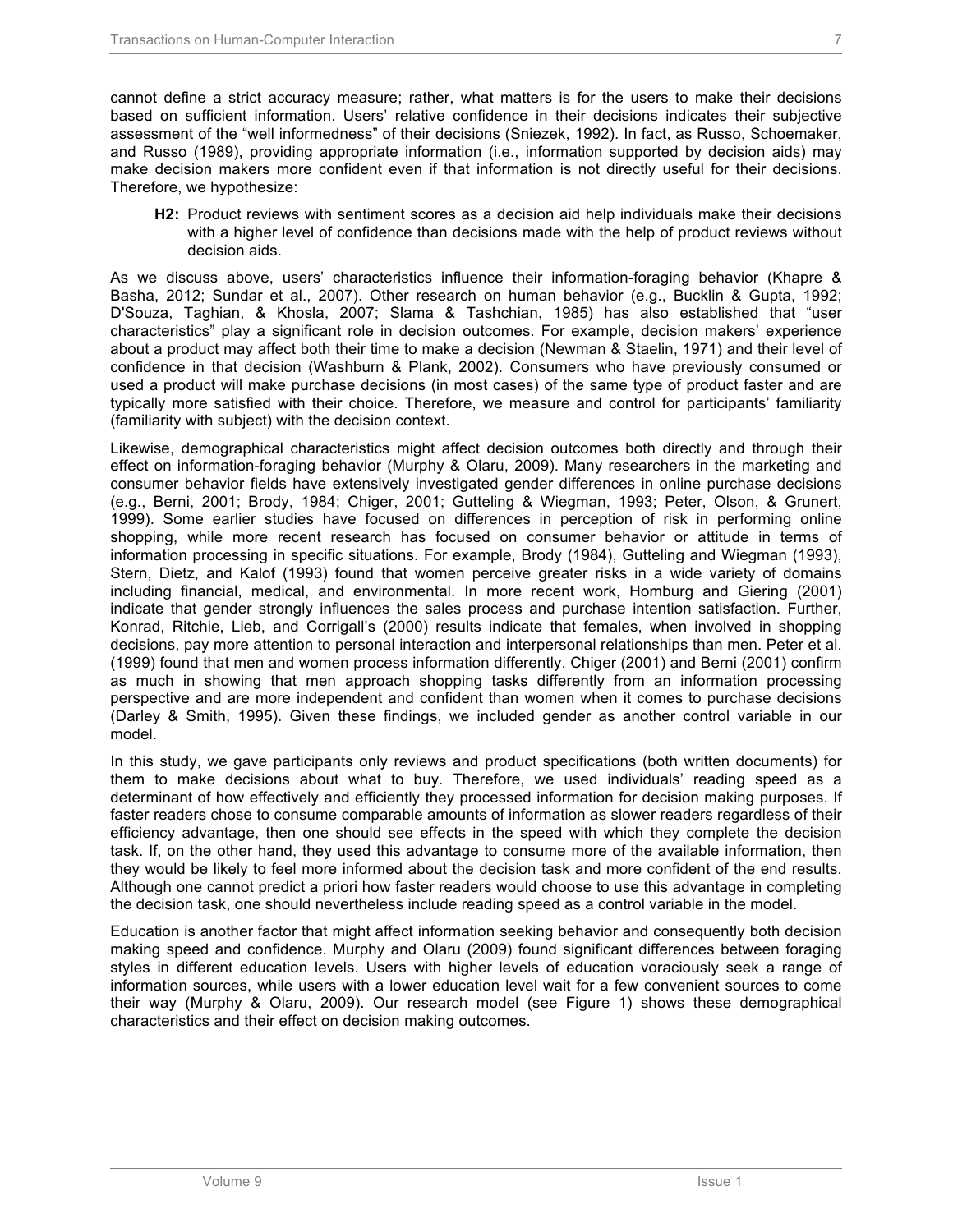

**Figure 1. Research Model**

## **4 Methodology**

## **4.1 Sentiment Analysis Tool**

In this study, we do design or develop a new sentiment analysis tool but rather assess the effectiveness of a tool that we consider to represent the available state-of-the-art sentiment analysis technology. This approach is consistent with many studies in literature (e.g., Schumaker et al., 2012) that have used an offthe-shelf commercial tool to represent a given technology in general. There are various open source and commercial text analytics tools that can perform sentiment analysis. The most commonly used one in scholarly papers is OpinionFinder (mpqa.cs.pitt.edu/opinionfinder/opinionfinder\_1). Other common off-theshelf sentiment analysis systems include SentiStrength (sentistrength.wlv.ac.uk), and Sentiment140 (www.sentiment140.com). These popular tools focus primarily on tweets and cannot analyze long documents. For our purposes, we chose Lexalytics (https://www.lexalytics.com/), which is a publicly available tool that can handle longer texts and delivers a sentiment score in three decimal places in the continuum between -1 and +1.

Like many other SA algorithms, the Lexalytics algorithm is lexicon based and depends on the sentiment scores of sentiment-bearing parts of the text. Lexalytics identifies these sentiment-bearing words and phrases through a well-known natural language processing technology called parts of speech (POS) tagging and combines their scores in a particular piece of text through a technique called "lexical chaining".

We do not review Lexalytic's algorithm here because it falls outside the study's scope; however, Lexalytic (n.d.) provides one. To verify its performance, we compared the results from Lexalytics to those from another popular system, Lymbix (Gînscă et al., 2011), that analyzes and yields analytically equivalent results (i.e., the outcome for both systems is a specific polarity score rather than a binary classification). To conduct this comparison, we randomly selected 90 paragraphs from a collection of product reviews and applied sentiment analysis to this sample using each tool. Correlation analysis results show (Table 1) that the quantitative values that the two systems provided were significantly correlated ( $p < 0.01$ ) and that the distributions of the scores from each tool were not significantly different ( $p = 0.297$ ) from each other, which confirm that Lexalytics well represents common sentiment analysis tools that deliver a sentiment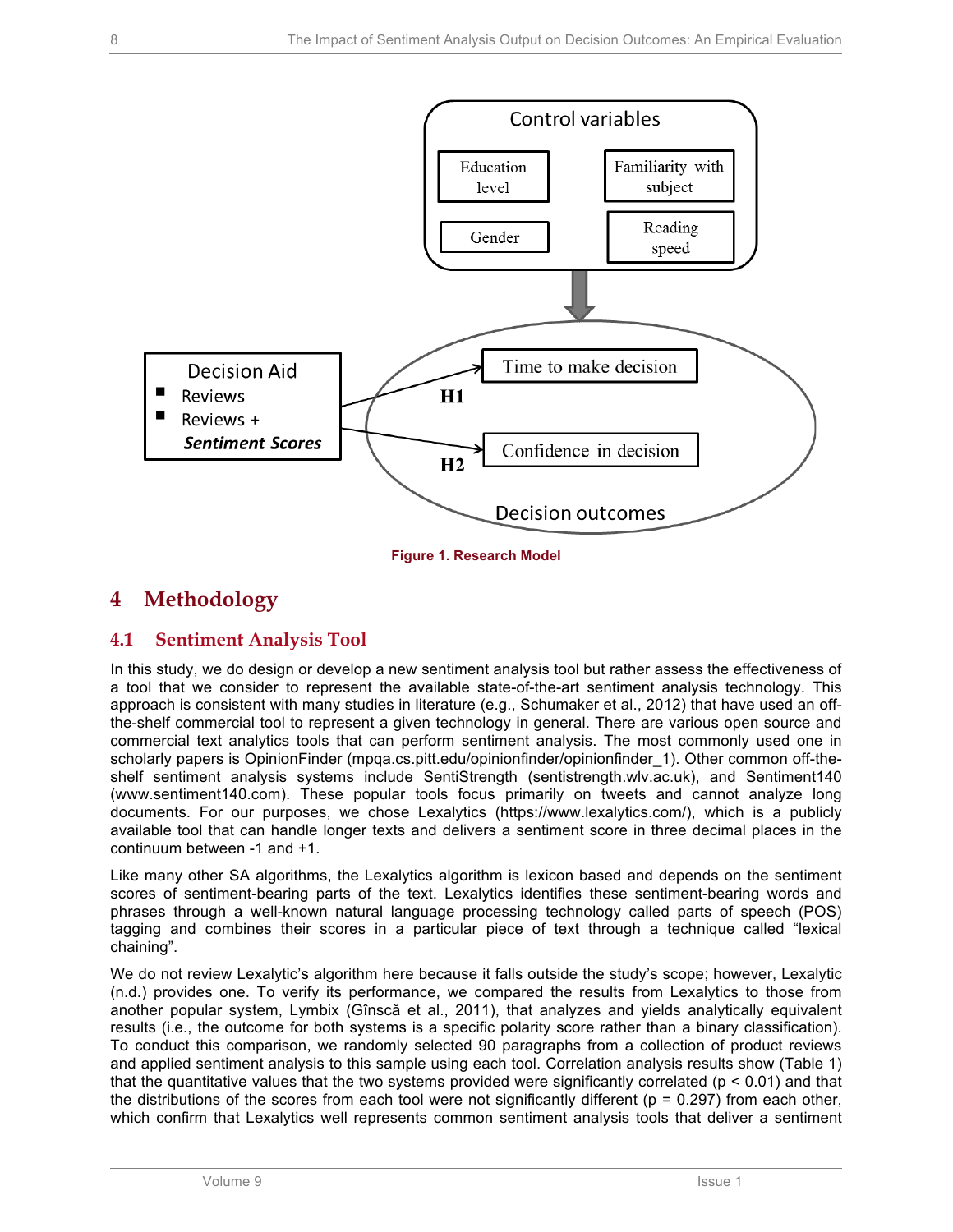score (rather than a binary classification) on variable length text. As such, we found it appropriate for the study.

| <b>Correlations</b>                                                                                              |                         | Lymbics  | <b>Lexalytics</b>                 |
|------------------------------------------------------------------------------------------------------------------|-------------------------|----------|-----------------------------------|
|                                                                                                                  | Pearson correlation     |          | $.328**$                          |
| <b>Lexalytics</b>                                                                                                | Sig. (two-tailed)       |          | .002                              |
|                                                                                                                  | N                       | 119      | 85                                |
|                                                                                                                  | Pearson correlation     | $.328**$ | 1                                 |
| Lymbix                                                                                                           | Sig. (two-tailed)       | .002     |                                   |
|                                                                                                                  | N                       | 85       | 85                                |
|                                                                                                                  | <b>Chi-Square Tests</b> |          |                                   |
|                                                                                                                  | Value                   | Df       | Asymptotic significance (2-sided) |
| Pearson chi-square                                                                                               | 4562.311                | 4560     | .488                              |
| Likelihood ratio                                                                                                 | 616.180                 | 4560     | 1.000                             |
| Linear-by-linear association                                                                                     | 9.018                   | 1        | .003                              |
| Number of valid cases                                                                                            | 85                      |          |                                   |
| $1007$ salls $(400, 00)$ ) lead an arm of the discretions than $E$ . The minimum arm of adjacent results on 0.04 |                         |          |                                   |

|  |  | Table 1. Relationship between Alternative Sentiment Analysis Tools (Lexalytics and Lymbix) |  |  |  |  |  |  |  |
|--|--|--------------------------------------------------------------------------------------------|--|--|--|--|--|--|--|
|--|--|--------------------------------------------------------------------------------------------|--|--|--|--|--|--|--|

4697 cells (100.0%) had an expected count less than 5. The minimum expected count was 0.01.

\*\* Correlation was significant at the 0.01 level (two-tailed).

## **4.2 Experimental Design and Subjects**

We conducted the experiments following a two-group between-subjects design: we provided the control group with only online reviews and the treatment group with online reviews and sentiment scores that we obtained in advance using Lexalytics. We recruited experimental subjects via announcements made through posters in a large urban university campus and invitations sent through Eventbrite website (www.eventbrite.com). Even though recruiting subjects in this manner made the sessions open to public, students were the main participants in the experiment. The sample comprised 117 subjects, most of whom were students with different levels of education. Further, 61 percent of the participants were male and 39 percent were female; 30 percent of the participants were high school graduates and 26 percent had a postgraduate degree. Therefore, we are confident that our sample was diverse from an educational point of view. Given the task domain as we discuss in Section 4.3, one can also reasonably assume that this sample represents the general population of potential consumers for the products we presented in the experiments.

## **4.3 Material Used in the Experiment**

As Wang and Benbasat (2007, 2008) suggest, we used digital cameras as the focus of the decision task. We believe digital cameras are a reasonable choice because they are valuable enough for consumers to spend a nontrivial amount of effort researching but too important for them to seek additional offline advice as would likely be the case if they sought to purchase a house or a car. We selected three choices of competing digital single lens reflect (DSLR) cameras from three different brands as the target of the experimental purchase decision. These cameras were potential substitutes for each other not due to their cost but to their general capability according to both the BestBuy and Amazon websites. The final document presented to the experimental subjects in the control group was approximately 80 pages of reviews from camera professionals and from (potential) buyers with a hyperlinked directory that provided the readers with direct access to any part of the document. The treatment group received the same material supplemented by sentiment scores. The decision task was choosing a camera among the given alternatives.

### **4.4 Experimental Procedure**

The experimental sessions took place in a large urban North American university. We provided a US\$10 incentives for completing the experiment to increase the probability of receiving more accurate input and realistic feedback. We organized multiple time slots for flexibility. In a typical session, we gave participants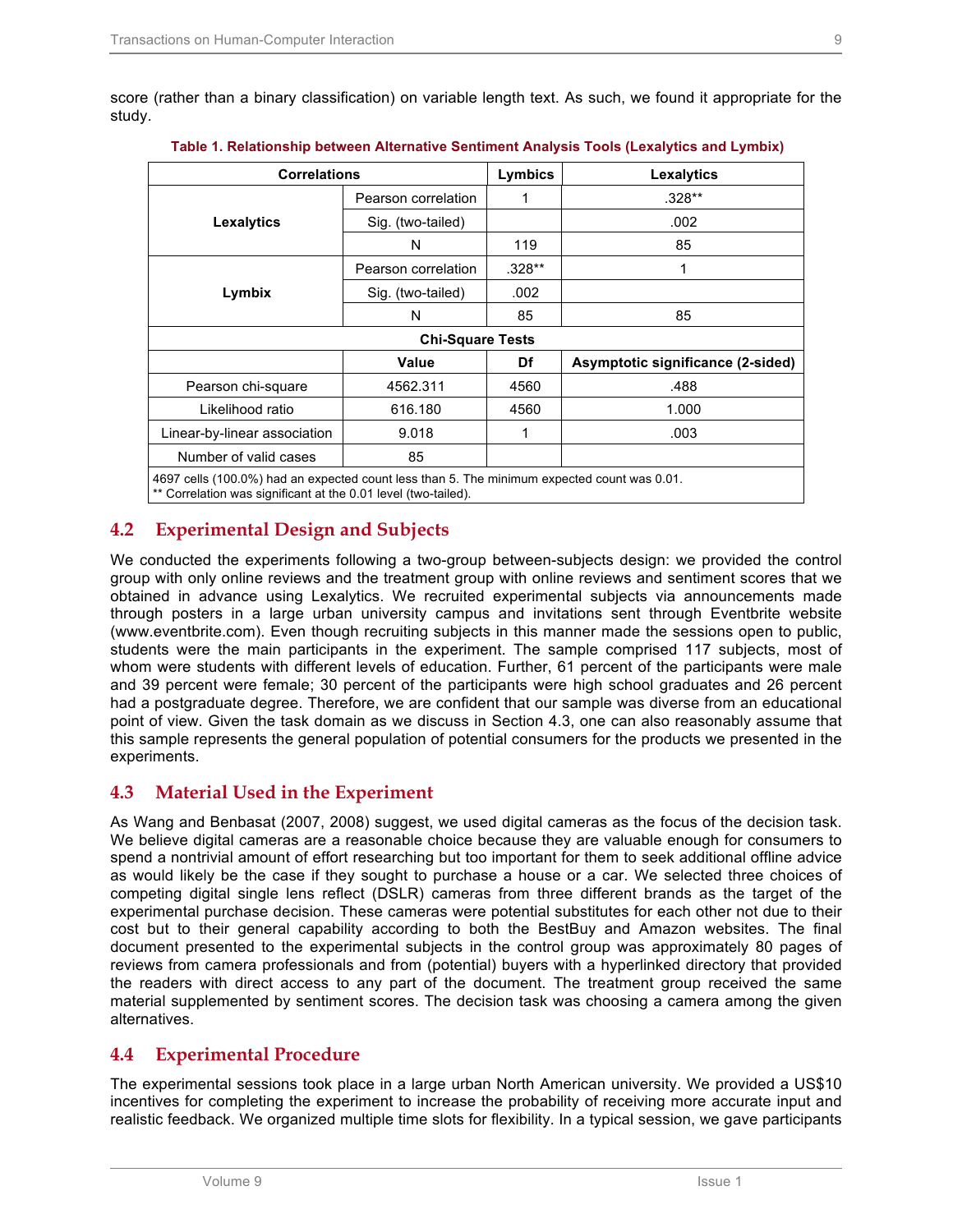information on the basics of the research such as the study procedure and the content and limitations of the information we provided. After we collected participants' signed consent forms, they started their session by completing the questions regarding their background and demographics information (see Table 2). We then provided the participants with a brief tutorial, which described the task and the relevant information given to them; we provided participants in the treatment group with addition information on what the sentiment scores accompanying the reviews mean. Subsequently, we directed all participants to the camera review information (with or without sentiment scores). Once they were convinced that they had sufficient information to make their decision, they made their simulated purchase and completed the session by answering questions regarding their confidence in their purchase decision and their thoughts about the information provided to them.

### **4.5 Measurement Scales**

The online survey tool (Qualtrics) automatically captured "time to make decision" from the second subjects started reading the reviews to when they made their decision and got back to the questions. We also used this time-measurement tool to measure and monitor participants' natural reading speed while they were completing the background and demographic questions. We extracted decision makers' confidence questions from O'Connor's study on "validation of a decisional conflict scale" (O'Connor, 1995). We measured user characteristics by direct questions on age, gender, and education level. We used questions on prior experience with the product (considered for purchase in the study) and owning or intention to purchase it in a one-year timeframe to evaluate the participant's familiarity with the subject. Table 2 summarizes the pre- and post-test questionnaire.

#### **Table 2. The Questionnaire Items**

| 1. Background                                                                                                |
|--------------------------------------------------------------------------------------------------------------|
| What is your gender?                                                                                         |
| Male                                                                                                         |
| Female                                                                                                       |
| What is the highest level of education you have completed?                                                   |
| Some high school                                                                                             |
| High school graduate                                                                                         |
| Some college                                                                                                 |
| Trade/Technical/Vocational training                                                                          |
| College graduate                                                                                             |
| Some post graduate work                                                                                      |
| Postgraduate degree                                                                                          |
| Please specify the extent you agree with the below statement $(1 =$ strongly disagree; $7 =$ strongly agree) |
| I am confident that my choice of camera is the best of the three<br>٠                                        |
| I have a strong feeling that the camera I chose is the best<br>٠                                             |
| I am confident about my choice of camera                                                                     |

## **5 Data Analysis and Results**

### **5.1 Preliminary Analysis**

After we removed outliers (belonging to users who spent five minutes or less reviewing the file before making their decisions) from the dataset, 100 data points remained, which were distributed equally between the treatment and control groups. We used this reduced sample in subsequent analyses. We used IBM's statistical analysis tool SPSS (ver. 21) to calculate a single confidence variable obtained from confirmatory factor analysis conducted using principal component analysis (MacCallum & Browne, 1993) (see Table 3). Table 4 provides descriptive statistics for our variables. Table 5 shows the distribution of the data for each variable. Most of our participants claimed they had moderate knowledge about the subject (i.e., DSLR cameras), while 17 percent reported absolutely no familiarity, and 6 percent reported strong familiarity. In our analysis, we considered a familiarity level lower than 2 (out of 7) as unfamiliar and a familiarity level higher than 5 (out of 7) as familiar.

As Table 6 shows, we found no significant correlation between our two dependent variables. Therefore, we used two separate analysis of covariance (ANCOVA) models (one for each dependent variable)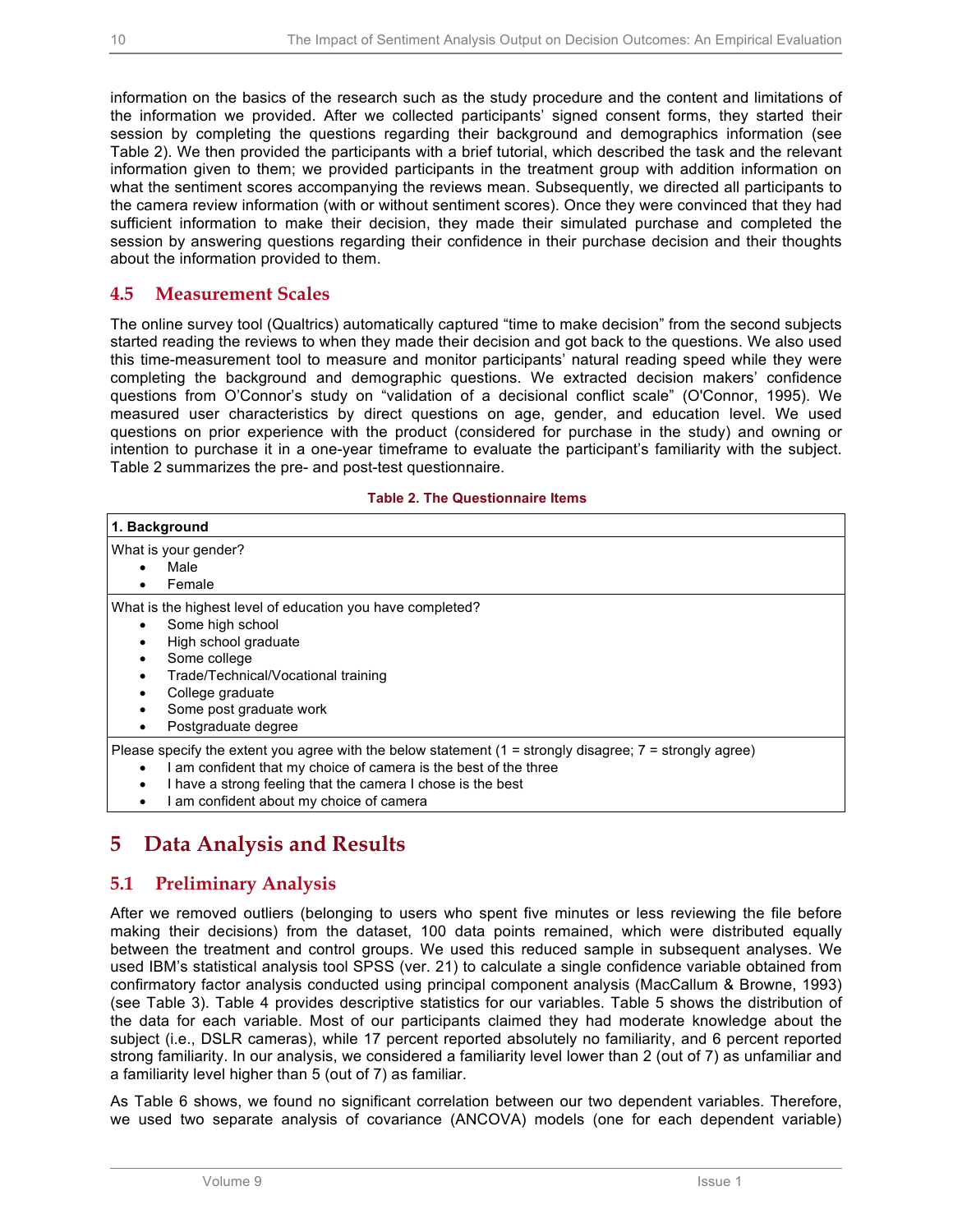(Keppel, 1991) to test the difference between the two groups supported by different levels of decision aids while controlling for the other user characteristics (familiarity, education, reading speed, and gender) that may have had an effect on the dependent variables of time to make decision and confidence in decision.

We first assessed the assumptions of ANCOVA on our dataset. We investigated the normality assumption through Q-Q plots. Both dependent variables followed a normal distribution with a slight deviation for lower values of time (see Figure 2), which might increase the type 1 error (which would bias the analysis results, making the significance estimates more conservative). We checked the independence of the covariates and treatment effects assumption via a t-test of the covariates (control variables).

We tested the homogeneity of regression slope and the regression relationship between the dependent variable and concomitant variables through scatter plots and investigated the independence of error terms through an independent sample t-test on all control variables. The results provide support that this technique was appropriate to test our hypotheses.

|              |                                                 | <b>Communalities</b>            |                                                 |           |                                     |                    |  |
|--------------|-------------------------------------------------|---------------------------------|-------------------------------------------------|-----------|-------------------------------------|--------------------|--|
| Item         | <b>Initial</b>                                  |                                 |                                                 |           | <b>Extraction</b>                   |                    |  |
| Confidence 1 |                                                 | 1.000                           |                                                 | .706      |                                     |                    |  |
| Confidence 2 |                                                 | 1.000                           |                                                 |           | .815                                |                    |  |
| Confidence 3 |                                                 | 1.000                           |                                                 |           | .603                                |                    |  |
|              |                                                 |                                 | Extraction method: principal component analysis |           |                                     |                    |  |
|              |                                                 | <b>Total Variance Explained</b> |                                                 |           |                                     |                    |  |
| Component    |                                                 | Initial eigenvalues             |                                                 |           | Extraction sums of squared loadings |                    |  |
|              | Total                                           | $%$ of<br>variance              | Cumulative<br>%                                 | Total     | $%$ of<br>Variance                  | Cumulative<br>$\%$ |  |
| 1            | 2.124                                           | 70.802                          | 70.802                                          |           |                                     |                    |  |
| 2            | .586                                            | 19.524                          | 90.325                                          | 2.124     | 70.802                              | 70.802             |  |
| 3            | .290                                            | 9.675                           | 100.000                                         |           |                                     |                    |  |
|              |                                                 |                                 | Extraction method: principal component analysis |           |                                     |                    |  |
|              |                                                 | <b>Component matrix</b>         |                                                 |           |                                     |                    |  |
|              |                                                 |                                 |                                                 | Component |                                     |                    |  |
| <b>Item</b>  |                                                 |                                 | 1                                               |           |                                     |                    |  |
| Confidence 1 |                                                 |                                 | .840                                            |           |                                     |                    |  |
| Confidence 2 |                                                 |                                 | .903                                            |           |                                     |                    |  |
| Confidence 3 |                                                 |                                 |                                                 | $-.777$   |                                     |                    |  |
|              | Extraction method: principal component analysis |                                 |                                                 |           |                                     |                    |  |

#### **Table 3. Factor Analysis on Confidence Items**

Extraction method: principal component analysis

|                          | N   | <b>Minimum</b> | <b>Maximum</b> | Mean      | Standard dev. |
|--------------------------|-----|----------------|----------------|-----------|---------------|
| Decision aid             | 100 | 0              |                | .50       | .503          |
| Gender                   | 100 | 1              | 2              | 1.39      | .490          |
| <b>Education level</b>   | 100 | 2              |                | 4.49      | 2.028         |
| Familiarity with subject | 100 | 1.000          | 3.000          | 2.15      | 0.880         |
| Reading speed            | 100 | 1.451          | 219.829        | 51.018    | 36.888        |
| Time to make decision    | 100 | 63.200         | 2,945.131      | 1.097.952 | 785.486       |
| Confidence in decision   | 100 | $-2.532$       | 1.393          | 0.000     | 1.000         |

#### **Table 4. Descriptive Statistics**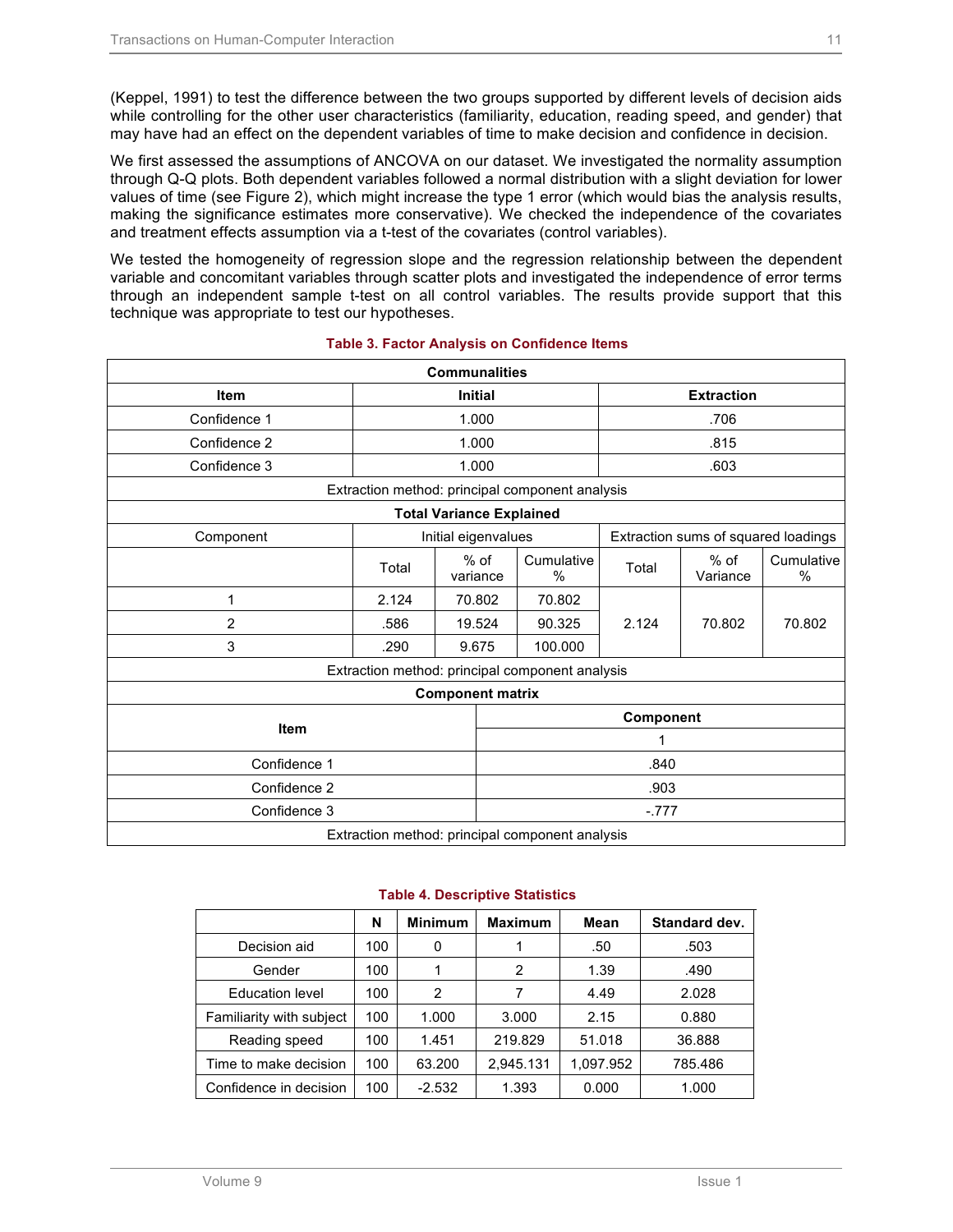| <b>Decision aid</b>             |    |
|---------------------------------|----|
| Review + Sentiment score        | 50 |
| Review                          | 50 |
| Gender                          |    |
| Male                            | 61 |
| Female                          | 39 |
| <b>Familiarity with subject</b> |    |
| Low                             | 32 |
| Medium                          | 21 |
| High                            | 47 |
| <b>Education level</b>          |    |
| High school graduate            | 30 |
| Some college                    | 12 |
| College graduate                | 21 |
| Some post graduate work         | 11 |
| Post graduate degree            | 26 |
|                                 |    |

#### **Table 5. Frequencies**

#### **Table 6. Dependent Variable Correlations**

|                        | Time to make decision | Confidence in decision |
|------------------------|-----------------------|------------------------|
| Time to make decision  | 1.000                 | 0.012(0.906)           |
| Confidence in decision | 0.012(0.906)          | 1.000                  |





### **5.2 Test of the Hypotheses**

We tested the hypotheses one at a time. Table 7 provides the results from the ANCOVA on time to make decision. We observed a significant difference between the two groups (p = 0.004, one-tailed). The lower panel of Table 6 shows that the difference was in the hypothesized direction (time to make decision (reviews only) > time to make decision (reviews + sentiment scores)), which supports H1.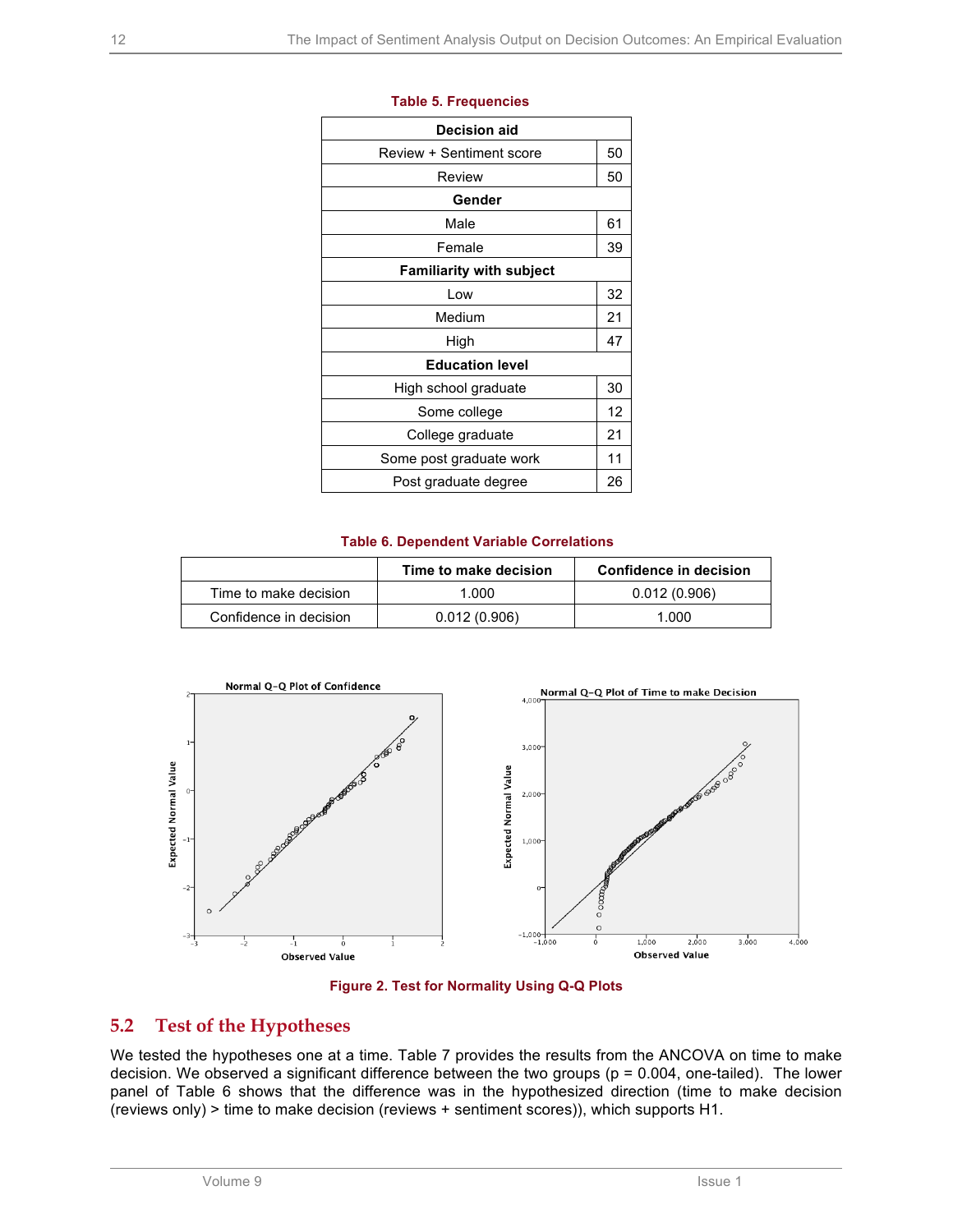| <b>Source</b>                              |                                                                                                   | Type III sum of<br>squares                | df                      | F      | <b>Significance</b> |  |  |  |
|--------------------------------------------|---------------------------------------------------------------------------------------------------|-------------------------------------------|-------------------------|--------|---------------------|--|--|--|
|                                            | <b>Hypothesis</b>                                                                                 | 5482844.487                               | 1                       |        |                     |  |  |  |
| Decision aid                               | Error                                                                                             | 5799729.993                               | 10.067                  | 10.028 | .004                |  |  |  |
|                                            | Error                                                                                             | 12457926.856                              | 23.606                  |        |                     |  |  |  |
|                                            | <b>Hypothesis</b>                                                                                 | 4396629.267                               | 4                       |        |                     |  |  |  |
| Decision aid * education                   | Error                                                                                             | 27825135.921                              | 61                      | 2.410  | .059                |  |  |  |
| Decision aid * familiarity<br>with subject | <b>Hypothesis</b>                                                                                 | 1335493.920                               | $\mathcal{P}$           |        |                     |  |  |  |
|                                            | Error                                                                                             | 27825135.921                              | 61                      | 1.464  | .239                |  |  |  |
|                                            | <b>Hypothesis</b>                                                                                 | 30741.111                                 | 1                       |        |                     |  |  |  |
| Decision aid * gender                      | Error                                                                                             | 27825135.921                              | 61                      | .081   | .777                |  |  |  |
|                                            |                                                                                                   | Dependent variable: time to make decision |                         |        |                     |  |  |  |
|                                            |                                                                                                   |                                           | 95% confidence interval |        |                     |  |  |  |
| Decision aid                               | Mean                                                                                              | Std. error                                | Lower bound             |        | Upper bound         |  |  |  |
| Reviews + sentiment score                  | 778.690                                                                                           | 175.917                                   | 426.923                 |        | 1130.458            |  |  |  |
| Reviews only                               | 1313.444                                                                                          | 153.391                                   | 1006.721                |        | 1620.167            |  |  |  |
|                                            | We evaluated covariates appearing in the model at the following values: reading speed = 51.01799. |                                           |                         |        |                     |  |  |  |

### **Table 7. ANCOVA Test for H1**

Table 8 provides the analysis on confidence. As the table shows, we found no main effect for decision aid ( $p = 0.367$ , one-tailed), but the significant interaction term (decision aid x gender) ( $p = 0.019$ , two-tailed) suggests that the results partially support H2 (for one of the genders). For that, we tested H2 separately for each gender and found no significant effect for decision aid for male (p = 0.235, one-tailed) or female (p = 0.099, one-tailed) subjects (Tables 9 and 10). However, although not significant, the effect of decision aid on confidence was in opposite directions for male (-) and female subjects (+).

| Table 8. ANCOVA Test for H <sub>2</sub> |  |  |  |  |
|-----------------------------------------|--|--|--|--|
|                                         |  |  |  |  |

| <b>Source</b>              |                   | Type III sum of<br>squares | df    | F     | <b>Significance</b> |
|----------------------------|-------------------|----------------------------|-------|-------|---------------------|
|                            | <b>Hypothesis</b> | 0.264                      | 1     |       |                     |
| Decision aid               | Error             | 4.438                      | 2.414 | 0.144 | .367                |
| Decision aid * education   | <b>Hypothesis</b> | 4.802                      | 4     |       | .245                |
|                            | Error             | 52.389                     | 61    | 1.398 |                     |
| Decision aid * familiarity | <b>Hypothesis</b> | 1.238                      | 2     |       |                     |
| with subject               | Error             | 52.389                     | 6     | 0.721 | .490                |
| Decision aid * gender      | <b>Hypothesis</b> | 4.966                      | 1     |       | .019                |
|                            | Error             | 52.389                     | 61    | 5.782 |                     |

#### **Table 9. ANCOVA Test for H2 for Male Subjects Only**

| <b>Source</b>                              |                   | Type III sum of<br>squares | df    | F     | <b>Significance</b> |  |
|--------------------------------------------|-------------------|----------------------------|-------|-------|---------------------|--|
|                                            | <b>Hypothesis</b> | 0.547                      |       |       |                     |  |
| Decision aid                               | Error             | 19.034                     | 2.414 | 0.541 | .235                |  |
| Decision aid * education                   | <b>Hypothesis</b> | 5.138                      | 4     |       | .232                |  |
|                                            | Error             | 27.832                     | 32    | 1.477 |                     |  |
| Decision aid * familiarity<br>with subject | <b>Hypothesis</b> | 2.344                      | 2     |       | .274                |  |
|                                            | Error             | 27.832                     | 32    | 1.347 |                     |  |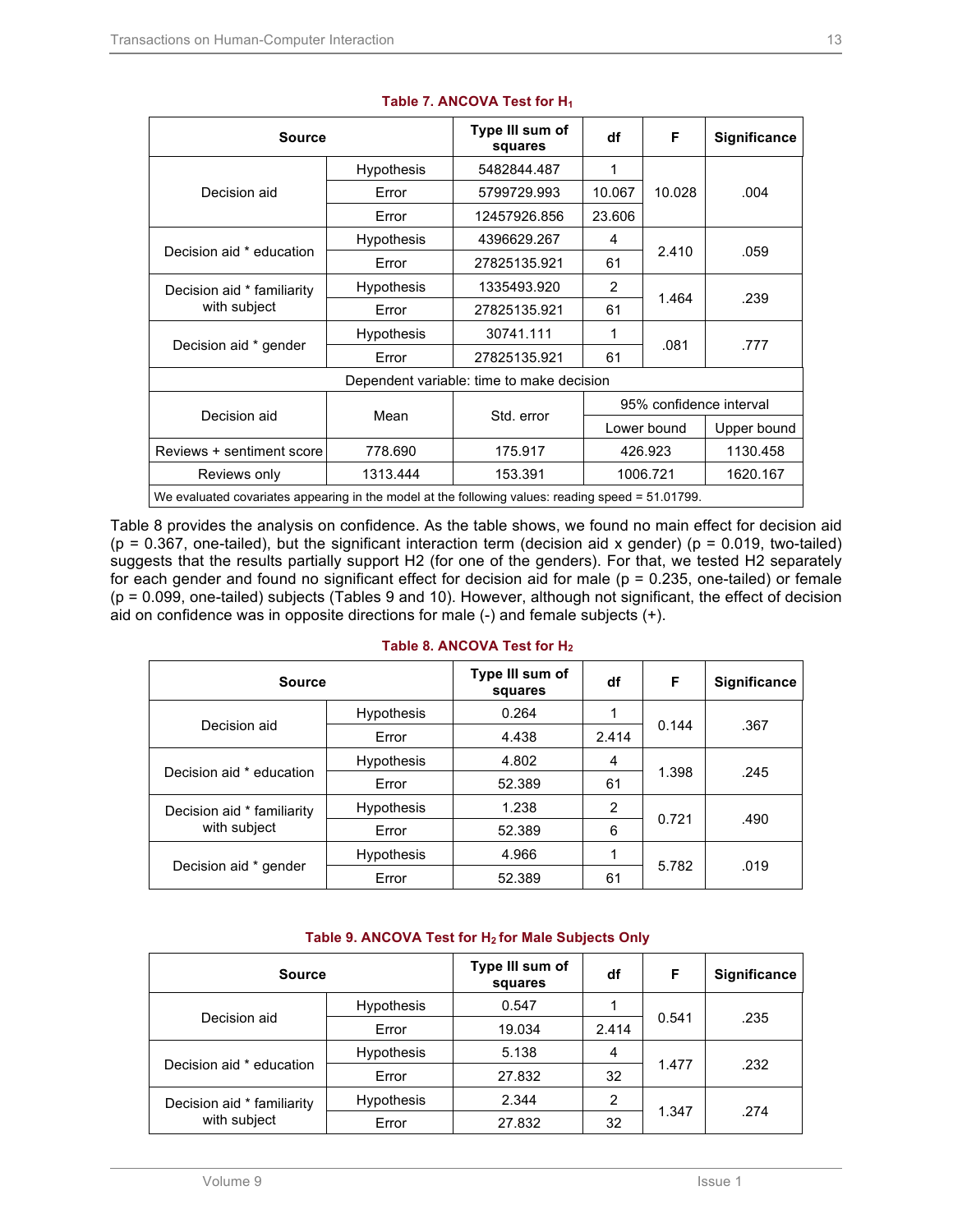| <b>Source</b>                              |                   | Type III sum of<br>squares | df     | F     | <b>Significance</b> |  |
|--------------------------------------------|-------------------|----------------------------|--------|-------|---------------------|--|
| Decision aid                               | <b>Hypothesis</b> | 0.777                      |        |       |                     |  |
|                                            | Error             | 5.858                      | 13.819 | 1.832 | .099                |  |
| Decision aid * education                   | <b>Hypothesis</b> | 2.887                      | 4      |       |                     |  |
|                                            | Error             | 7.819                      | 10     | 0.923 | .488                |  |
| Decision aid * familiarity<br>with subject | <b>Hypothesis</b> | 0.111                      |        |       |                     |  |
|                                            | Error             | 7.819                      | 10     | .141  | .715                |  |

### **Table 10. ANCOVA Test for H2 for Female Subjects Only**

## **6 Discussion of the Results and Future Directions**

Our results indicate that sentiment scores improve the efficiency of individuals' purchase decisions but do not affect their effectiveness. This finding is important because it provides empirical evidence on the usefulness of sentiment analysis technology especially in the absence of other common cues such as star ratings. We can explain the fact that we found significant speed improvement without a significant change in effectiveness by the "effort minimization" concept as discussed by Todd and Benbasat (1992), who argue that, when decision makers have decision aids that expand their information-processing capabilities, they use them not necessarily to analyze problems in more depth to make better decisions but to reduce their effort to achieve a similar level of outcome quality. By showing the applicability of the "effort minimization" concept in the use of text analytics tools, this study makes a contribution to research in the area of DSS impact by suggesting that the concept of DSS should be broadly defined to involve contemporary (big) data analytics tools.

Meanwhile, our results show a significant effect of the interaction between decision aid and gender on decision confidence, which may be how the impact of sentiment analysis technology differs from that of other decision support tools that previous research has explored where neither the theory nor empirical findings point to an interaction between the form of decision support and gender. However, we did not focus on this interaction in this study; as such, we did not include this interaction term in our research model a priori and did not focus on gender balance in the study sample while recruiting our participants. Therefore, our sample does not provide sufficient power to thoroughly test this interaction. Future research that evaluates the impact of sentiment analysis should focus on gender as a moderator.

We did not include explicit user ratings in the review material we used in our experiments; therefore, our results may generalize to reviews of various kinds including those done in blogs and other forms of social media posts. We suggest that businesses can benefit from integrating sentiment analysis tools along with reviews (with or without explicit (star) ratings) on their e-commerce websites. If consumers choose to use these aids, the expected increase in their decision speed will likely increase their satisfaction with the overall experience and improve the popularity of the products and brands offered through the website in question.

Sentiment scores as used in our experiments would also have practical managerial value especially if one could complement them with further text analytics techniques such as clustering. Product and brand managers can use clustering to identify emerging themes in positive or negative reviews. Managers could then direct their efforts to strengthen the themes (e.g. easy-to-use products) that evoke positive sentiments while modifying the attributes of their offerings (e.g., slow customer service) that evoke negative sentiments. There is potential for significant future research in this area of managerial decision support.

Meanwhile, theories of task technology fit (e.g., Goodhue & Thompson, 1995) argue that the success of technology such as sentiment analysis tools depends on the tasks that they are expected to support. We expect that services and experience goods may be a better fit for leveraging sentiment analysis technology. Therefore, we plan to further investigate the success of sentiment analysis in supporting decision tasks such as selecting doctors, planning travel, and selecting schools.

Lastly, the relatively low familiarity of sentiment scores may have limited their impact. Virtually every consumer who has shopped (or even only looked at product reviews) online is familiar with the presentation of user ratings in the form of stars or a score out of 5. In the experiments, the presentation of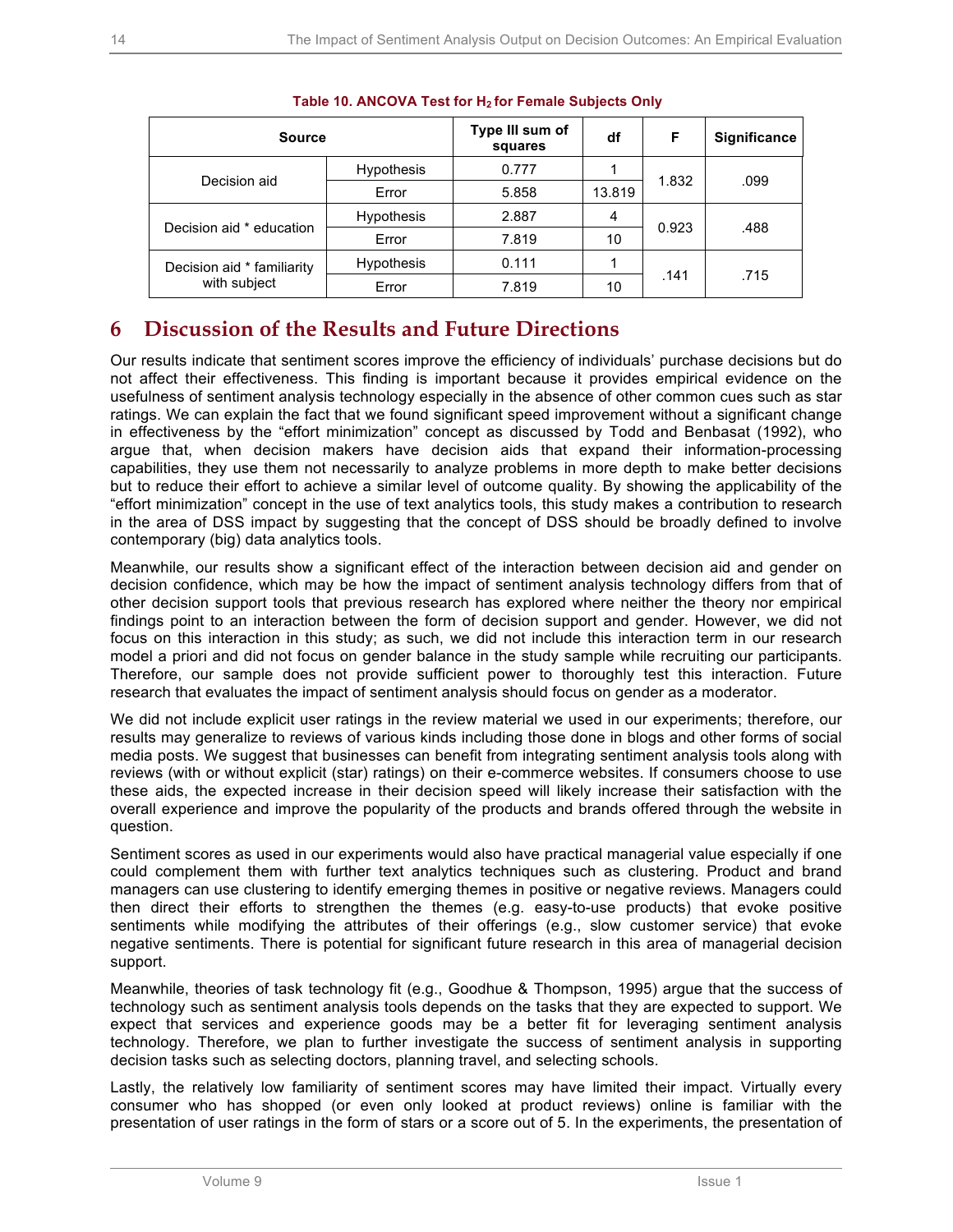sentiment scores deviated from this standard where we provided sentiment scores as a non-integer number with 3 decimal points. Although this presentation has higher precision (a continuous versus a discrete score) and, hence, conveys more information, the presentation of scores in the form of star ratings, which are familiar to users, might have been easier to comprehend. In future work, we will test different alternative visualizations of sentiment scores to determine their most effective presentation.

## **7 Conclusion**

The big data phenomenon is pervasive. User-generated content in social media conforms to the commonly articulated characteristics of big data and, as with other forms of big data, should be processed with data analytics techniques to leverage its true potential. In this study, we used sentiment analysis, which automatically detects the tone of text. To our knowledge, our paper represents the first attempt to evaluate the effectiveness of sentiment analysis technology via a rigorous user study. Our results show promise in sentiment scores' usefulness as a decision aid, which leads to practical implications and future research opportunities. We believe this paper provides a good framework for how research can further evaluate sentiment analysis technology by identifying the technological and other contextual factors that enable one to realize its true value.

## **Acknowledgments**

This work was partially supported by a Natural Sciences and Engineering Research Council-NSERC (of Canada) Discovery Grant.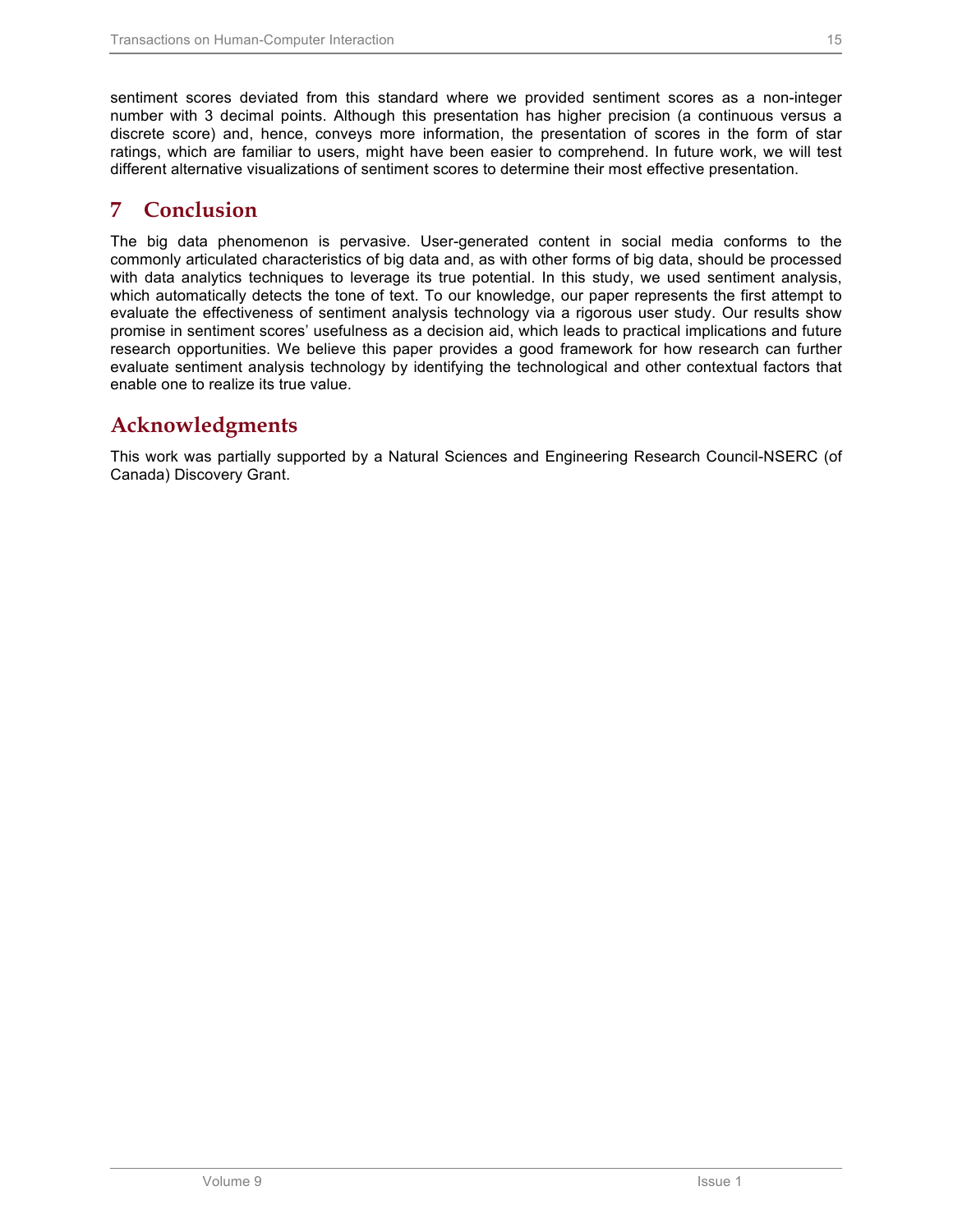## **References**

- Abdel-Khalik, A. R. (1973). The effect of aggregating accounting reports on the quality of the lending decision: An empirical investigation. *Journal of Accounting Research*, 104-138.
- Bai, X. (2011). Predicting consumer sentiments from online text. *Decision Support Systems, 50*(4), 732- 742.
- Balahur, A., Hermida, J. M., & Montoyo, A. (2011). *Detecting implicit expressions of sentiment in text based on commonsense knowledge.* Paper presented at the Proceedings of the 2nd Workshop on Computational Approaches to Subjectivity and Sentiment Analysis.
- Berni, S. (2001). He shops, she shops. *Progressive Grocer, 80*(3), 51-53.
- Brody, C. J. (1984). Differences by sex in support for nuclear power. *Social Forces, 63*(1), 209-228.
- Bucklin, R. E., & Gupta, S. (1992). Brand choice, purchase incidence, and segmentation: An integrated approach. *Journal of Marketing Research, 29*(2), 201.
- Buttle, F. A. (1998). Word of mouth: understanding and managing referral marketing. *Journal of Strategic Marketing, 6*(3), 241-254.
- Cambria, E., Song, Y., Wang, H., & Howard, N. (2014). Semantic multidimensional scaling for opendomain sentiment analysis. *IEEE Intelligent Systems, 29*(2), 44-51.
- Carvalho, P., Sarmento, L., Teixeira, J., & Silva, M. J. (2011). *Liars and saviors in a sentiment annotated corpus of comments to political debates.* Paper presented at the Proceedings of the 49th Annual Meeting of the Association for Computational Linguistics: Human Language Technologies.
- Chevalier, J. A., & Mayzlin, D. (2006). The effect of word of mouth on sales: Online book reviews. *Journal of Marketing Research, 43*(3), 345-354.
- Chewning, E. G., & Harrell, A. M. (1990). The effect of information load on decision makers' cue utilization levels and decision quality in a financial distress decision task. *Accounting, Organizations and Society, 15*(6), 527-542.
- Chiger, S. (2001). Consumer shopping survey. *Catalog Age, 18*(9), 57-60.
- Christensen-Szalanski, J. J. (1980). A further examination of the selection of problem-solving strategies: The effects of deadlines and analytic aptitudes. *Organizational Behavior and Human Performance, 25*(1), 107-122.
- Cox, D. F. (1967). Risk handling in consumer behavior: An intensive study of two cases. In D. F. Cox (Ed.), *Risk taking and information handling in consumer behavior* (pp. 34-81). Boston: Harvard University Press.
- Creyer, E. H., Bettman, J. R., & Payne, J. W. (1990). The impact of accuracy and effort feedback and goals on adaptive decision behavior. *Journal of Behavioral Decision Making, 3*(1), 1-16.
- D'Souza, C., Taghian, M., & Khosla, R. (2007). Examination of environmental beliefs and its impact on the influence of price, quality and demographic characteristics with respect to green purchase intention. *Journal of Targeting, Measurement and Analysis for Marketing, 15*(2), 69-78.
- Dang, Y., Zhang, Y., & Chen, H. (2010). A lexicon-enhanced method for sentiment classification: An experiment on online product reviews. *IEEE Intelligent Systems, 25*(4), 46-53.
- Darley, W. K., & Smith, R. E. (1995). Gender differences in information processing strategies: An empirical test of the selectivity model in advertising response. *Journal of Advertising, 24*(1), 41-56.
- Dellarocas, C., Zhang, X. M., & Awad, N. F. (2007). Exploring the value of online product reviews in forecasting sales: The case of motion pictures. *Journal of Interactive Marketing, 21*(4), 23-45.
- Denis, P., & Sagot, B. (2012). Coupling an annotated corpus and a lexicon for state-of-the-art POS tagging. *Language Resources and Evaluation, 46*(4), 721-736.
- Duric, A., & Song, F. (2012). Feature selection for sentiment analysis based on content and syntax models. *Decision Support Systems, 53*(4), 704-711.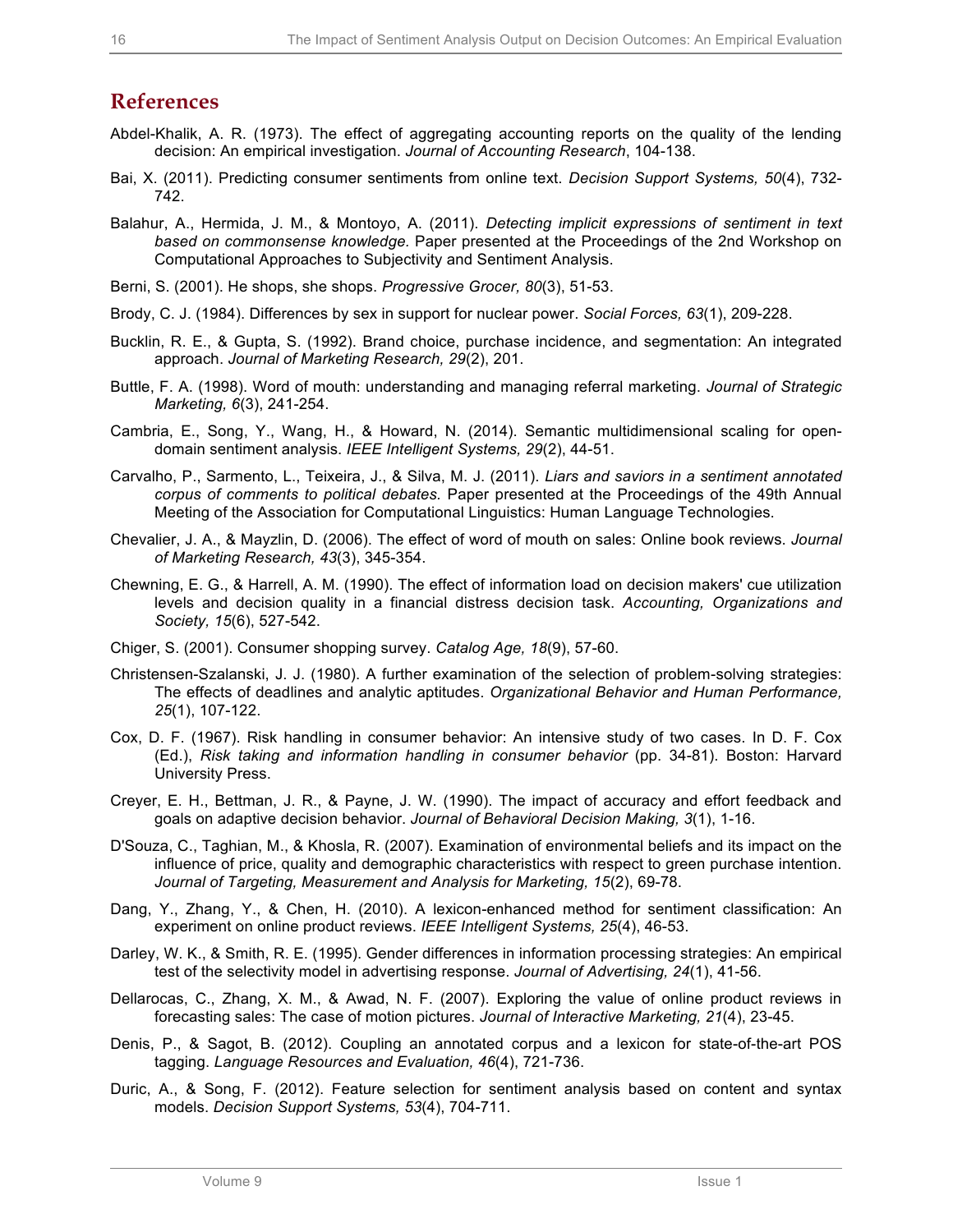- Gînscă, A.-L., Boroş, E., Iftene, A., TrandabĂţ, D., Toader, M., Corîci, M., Perez, C. A., & Cristea, D. (2011). *Sentimatrix: Multilingual sentiment analysis service.* Paper presented at the Proceedings of the 2nd Workshop on Computational Approaches to Subjectivity and Sentiment Analysis.
- Go, A., Bhayani, R., & Huang, L. (2009). Twitter sentiment classification using distant supervision. *CS224N Project Report, Stanford, 1*(12).
- Goodhue, D. L., & Thompson, R. L. (1995). Task-technology fit and individual performance. *MIS Quarterly*, *19*(2), 213-236.
- Gregor, S., & Benbasat, I. (1999). Explanations from intelligent systems: Theoretical foundations and implications for practice. *MIS Quarterly*, *23*(4), 497-530.
- Gutteling, J. M., & Wiegman, O. (1993). Gender-specific reactions to environmental hazards in the Netherlands. *Sex Roles, 28*(7-8), 433-447.
- Hajič, J. (2000). Morphological tagging: Data vs. dictionaries*.* In *Proceedings of the 1st North American chapter of the Association for Computational Linguistics conference.*
- Hansen, F. (1972). Consumer choice behavior: A cognitive theory. New York: The Free Press.
- Hatzivassiloglou, V., & McKeown, K. R. (1997). *Predicting the semantic orientation of adjectives.* In *Proceedings of the 8th Conference on European Chapter of the Association for Computational Linguistics.*
- Häubl, G., & Murray, K. B. (2006). Double agents: Assessing the role of electronic product recommendation systems. *Sloan Management Review, 47*(3), 8-12.
- Häubl, G., & Trifts, V. (2000). Consumer decision making in online shopping environments: The effects of interactive decision aids. *Marketing Science, 19*(1), 4-21.
- Homburg, C., & Giering, A. (2001). Personal characteristics as moderators of the relationship between customer satisfaction and loyalty—an empirical analysis. *Psychology & Marketing, 18*(1), 43-66.
- Hu, M., & Liu, B. (2004). *Mining and summarizing customer reviews.* In *Proceedings of the 10th ACM SIGKDD International Conference on Knowledge Discovery and Data Mining.*
- Huang, S.-W., Tu, P.-F., Fu, W.-T., & Amanzadeh, M. (2013). *Leveraging the crowd to improve featuresentiment analysis of user reviews.* In *Proceedings of the 2013 International Conference on Intelligent User Interfaces.*
- Jacoby, J., Speller, D. E., & Berning, C. K. (1974). Brand choice behavior as a function of information load: Replication and extension. *Journal of Consumer Research, 1*(1), 33-42.
- Jacoby, J., Speller, D. E., & Kohn, C. A. (1974). Brand choice behavior as a function of information load. *Journal of Marketing Research*, *11*(1), 63-69.
- Jiang, L., Yu, M., Zhou, M., Liu, X., & Zhao, T. (2011). *Target-dependent twitter sentiment classification.* In *Proceedings of the 49th Annual Meeting of the Association for Computational Linguistics: Human Language Technologies*.
- Keller, K. L., & Staelin, R. (1987). Effects of quality and quantity of information on decision effectiveness. *Journal of Consumer Research, 14*(2), 200-213.
- Keppel, G. (1991). *Design and analysis: A researcher's handbook*. New York: Prentice-Hall.
- Khapre, S., & Basha, M. S. (2012). Advancement in information foraging theory. *Intelligent Information Management, 4*(6), 383.
- Konrad, A. M., Ritchie, J. E., Jr., Lieb, P., & Corrigall, E. (2000). Sex differences and similarities in job attribute preferences: A meta-analysis. *Psychological Bulletin, 126*(4), 593-641.
- Kouloumpis, E., Wilson, T., & Moore, J. D. (2011). Twitter sentiment analysis: The good the bad and the omg! In *Proceedings of the 5th International Conference on Weblogs and Social Media* (pp. 538- 541).
- Lexalytic. (n.d.). *Sentiment analysis: What is sentiment analysis?* Retrieved from https://www.lexalytics.com/technology/sentiment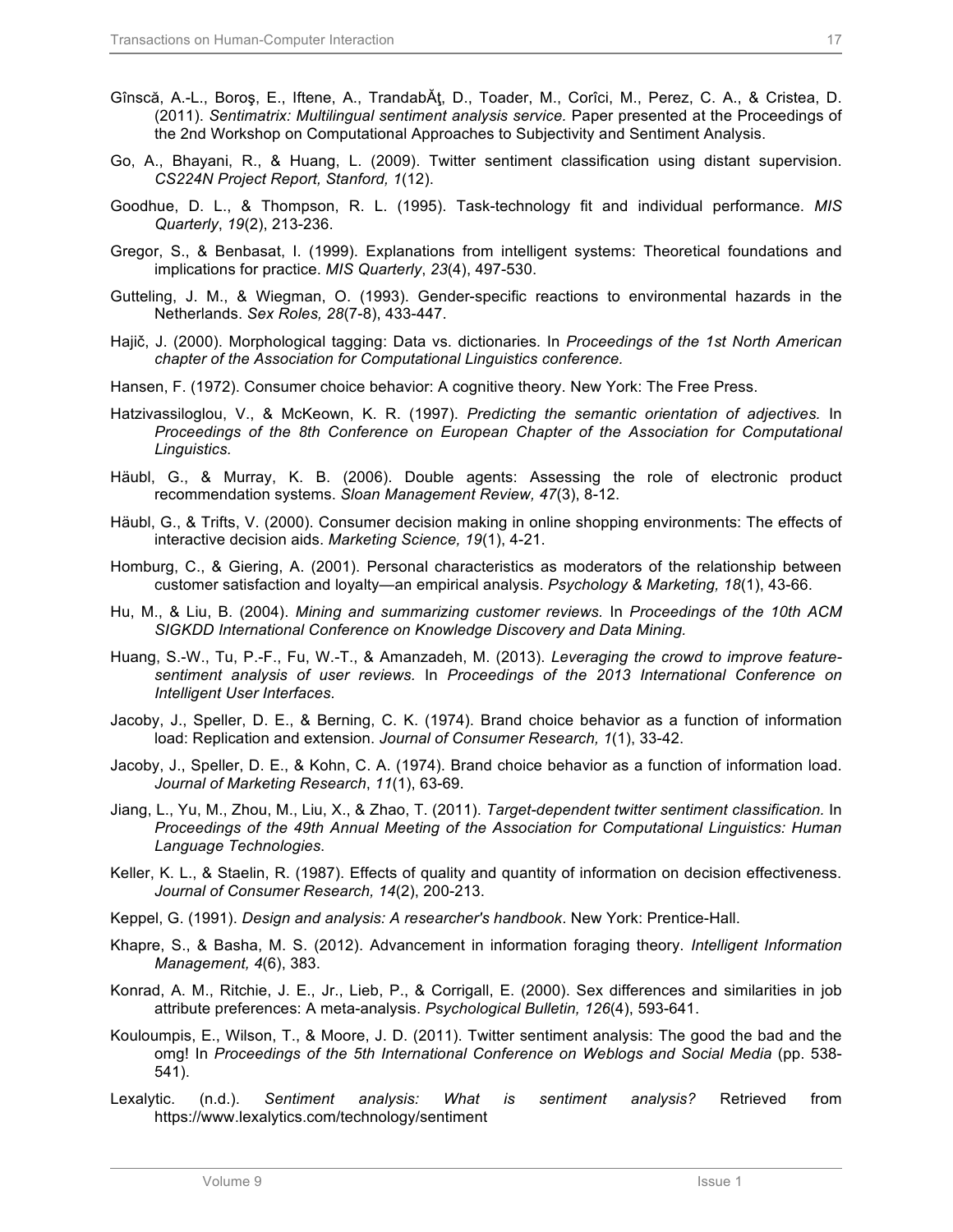- Liebmann, M., Hagenau, M., & Neumann, D. (2012). Information processing in electronic markets: Measuring subjective interpretation using sentiment analysis. In *Proceedings of the International Conference on Information Systems.*
- Liu, B. (2012). Sentiment analysis and opinion mining. *Synthesis Lectures on Human Language Technologies, 5*(1), 1-167.
- Liu, X., Li, K., Zhou, M., & Xiong, Z. (2011a). Collective semantic role labeling for tweets with clustering*.* In *Proceedings of the AAAI Conference on Artificial Intelligence.*
- Liu, X., Li, K., Zhou, M., & Xiong, Z. (2011b). Enhancing semantic role labeling for tweets using selftraining*.* In *Proceedings of the AAAI Conference on Artificial Intelligence.*
- Liu, X., Zhang, S., Wei, F., & Zhou, M. (2011). *Recognizing named entities in tweets.* In *Proceedings of the 49th Annual Meeting of the Association for Computational Linguistics: Human Language Technologies.*
- Lloyd, L., Kechagias, D., & Skiena, S. (2005). Lydia: A system for large-scale news analysis*.* In *Proceedings of the International Symposium on String Processing and Information Retrieval*.
- MacCallum, R. C., & Browne, M. W. (1993). The use of causal indicators in covariance structure models: Some practical issues. *Psychological Bulletin, 114*(3), 533-541.
- Maks, I., & Vossen, P. (2012). A lexicon model for deep sentiment analysis and opinion mining applications. *Decision Support Systems, 53*(4), 680-688.
- Malhotra, N. K., Jain, A. K., & Lagakos, S. W. (1982). The information overload controversy: An alternative viewpoint. *The Journal of Marketing*, 46, 27-37.
- Mudambi, S. M., & Schuff, D. (2010). What makes a helpful review? A study of customer reviews on Amazon. com. *MIS Quarterly, 34*(1), 185-200.
- Murphy, J., & Olaru, D. (2009). How information foraging styles relate to tourism demographics and behaviours. *Journal of Vacation Marketing, 15*(4), 299-309.
- Newman, J. W., & Staelin, R. (1971). Multivariate analysis of differences in buyer decision time. *Journal of Marketing Research*, *8*(2), 192-198.
- O'Connor, A. M. (1995). Validation of a decisional conflict scale. *Medical Decision Making, 15*(1), 25-30.
- Pang, B., Lee, L., & Vaithyanathan, S. (2002). *Thumbs up? Sentiment classification using machine learning techniques.* In *Proceedings of the ACL-02 Conference on Empirical Methods in Natural Language Processing*.
- Payne, J. W. (1982). Contingent decision behavior. *Psychological Bulletin, 92*(2), 382-401.
- Pedersen, P. E. (2000). Behavioral effects of using software agents for product and merchant brokering: an experimental study of consumer decision-making. *International Journal of Electronic Commerce, 5*(1), 125-141.
- Peter, J. P., Olson, J. C., & Grunert, K. G. (1999). *Consumer behavior and marketing strategy*. London: McGraw-Hill.
- Pirolli, P. (1997). Computational models of information scent-following in a very large browsable text collection. In *Proceedings of the ACM SIGCHI Conference on Human Factors in Computing Systems.*
- Pirolli, P. (2007). *Information foraging theory: Adaptive interaction with information*. Oxford: Oxford University Press.
- Pirolli, P., & Card, S. (1999). Information foraging. *Psychological Review, 106*(4), 643-675.
- Pirolli, P., Pitkow, J., & Rao, R. (1996). *Silk from a sow's ear: Extracting usable structures from the web.* In *Proceedings of the SIGCHI Conference on Human factors in Computing Systems.*
- Poston, R. S., & Speier, C. (2005). Effective use of knowledge management systems: A process model of content ratings and credibility indicators. *MIS Quarterly*, *29*(2), 221-244.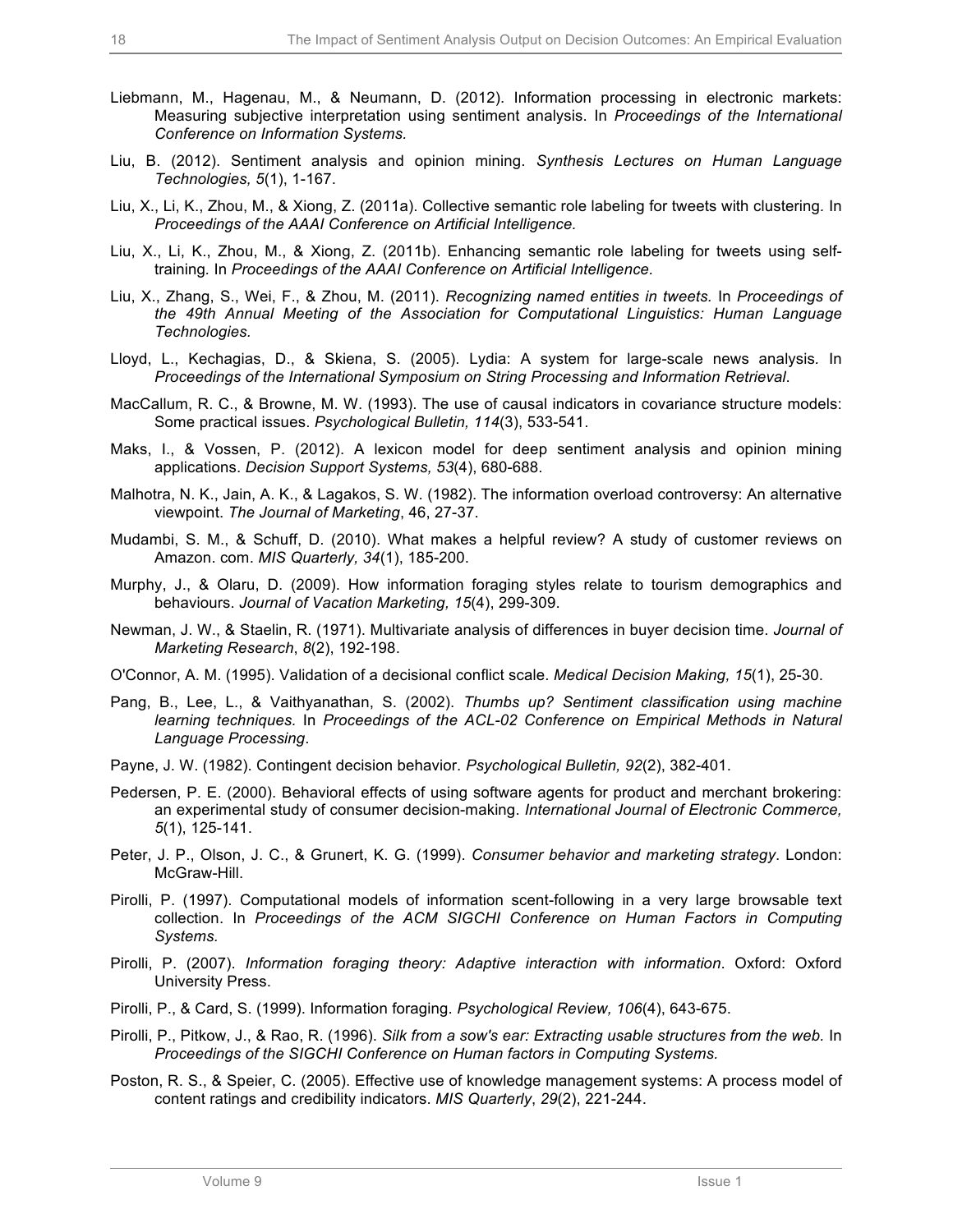- Raghunathan, S. (1999). Impact of information quality and decision-maker quality on decision quality: A theoretical model and simulation analysis. *Decision Support Systems, 26*(4), 275-286.
- Reinstein, D. A., & Snyder, C. M. (2005). The influence of expert reviews on consumer demand for experience goods: A case study of movie critics. *The Journal of Industrial Economics, 53*(1), 27-51.
- Reyes, A., & Rosso, P. (2012). Making objective decisions from subjective data: Detecting irony in customer reviews. *Decision Support Systems, 53*(4), 754-760.
- Rosas, V., Mihalcea, R., & Morency, L.-P. (2013). Multimodal sentiment analysis of Spanish online videos. *IEEE Intelligent Systems, 28*(3), 38-45.
- Russo, J. E., Schoemaker, P. J., & Russo, E. J. (1989). *Decision traps: Ten barriers to brilliant decisionmaking and how to overcome them*. New York: Doubleday.
- Schiffman, L. G., & Kanuk, L. L. (2007). *Consumer behavior.* Upper Saddle River, NJ: Pearson.
- Schumaker, R. P., Zhang, Y., Huang, C.-N., & Chen, H. (2012). Evaluating sentiment in financial news articles. *Decision Support Systems, 53*(3), 458-464.
- Shields, M. D. (1980). Some effects on information load on search patterns used to analyze performance reports. *Accounting, Organizations and Society, 5*(4), 429-442.
- Slama, M. E., & Tashchian, A. (1985). Selected socioeconomic and demographic characteristics associated with purchasing involvement. *The Journal of Marketing*, *49*(1), 72-82.
- Sniezek, J. A. (1992). Groups under uncertainty: An examination of confidence in group decision making. *Organizational Behavior and Human Decision Processes, 52*(1), 124-155.
- Snowball, D. (1980). Some effects of accounting expertise and information load: An empirical study. *Accounting, Organizations and Society, 5*(3), 323-338.
- Steinberger, J., Ebrahim, M., Ehrmann, M., Hurriyetoglu, A., Kabadjov, M., Lenkova, P., Steinberger, R., Tanve, H., Vazquez, S., & Zavarella, V. (2012). Creating sentiment dictionaries via triangulation. *Decision support systems, 53*(4), 689-694.
- Stephens, D. W., & Krebs, J. R. (1986). *Foraging theory*. Princeton, NJ: Princeton University Press.
- Stern, P. C., Dietz, T., & Kalof, L. (1993). Value orientations, gender, and environmental concern. *Environment and Behavior, 25*(5), 322-348.
- Stigler, G. J. (1961). The economics of information. *The Journal of Political Economy*, *69*(3), 213-225.
- Sundar, S. S., Knobloch-Westerwick, S., & Hastall, M. R. (2007). News cues: Information scent and cognitive heuristics. *Journal of the American Society for Information Science and Technology, 58*(3), 366-378.
- Swaminathan, V. (2003). The impact of recommendation agents on consumer evaluation and choice: The moderating role of category risk, product complexity, and consumer knowledge. *Journal of Consumer Psychology, 13*(1), 93-101.
- Tan, W.-K., Tan, C.-H., & Teo, H.-H. (2012). Consumer-based decision aid that explains which to buy: Decision confirmation or overconfidence bias? *Decision Support Systems, 53*(1), 127-141.
- Thomas, M., Pang, B., & Lee, L. (2006). Get out the vote: Determining support or opposition from Congressional floor-debate transcripts. In *Proceedings of the 2006 Conference on Empirical Methods in Natural Language Processing.*
- Todd, P., & Benbasat, I. (1992). The use of information in decision making: An experimental investigation of the impact of computer-based decision aids. *MIS Quarterly*, *16*(3), 373-393.
- Todd, P., & Benbasat, I. (1994). The influence of decision aids on choice strategies: An experimental analysis of the role of cognitive effort. *Organizational Behavior and Human Decision Processes, 60*(1), 36-74.
- Todd, P., & Benbasat, I. (1999). Evaluating the impact of DSS, cognitive effort, and incentives on strategy selection. *Information Systems Research, 10*(4), 356-374.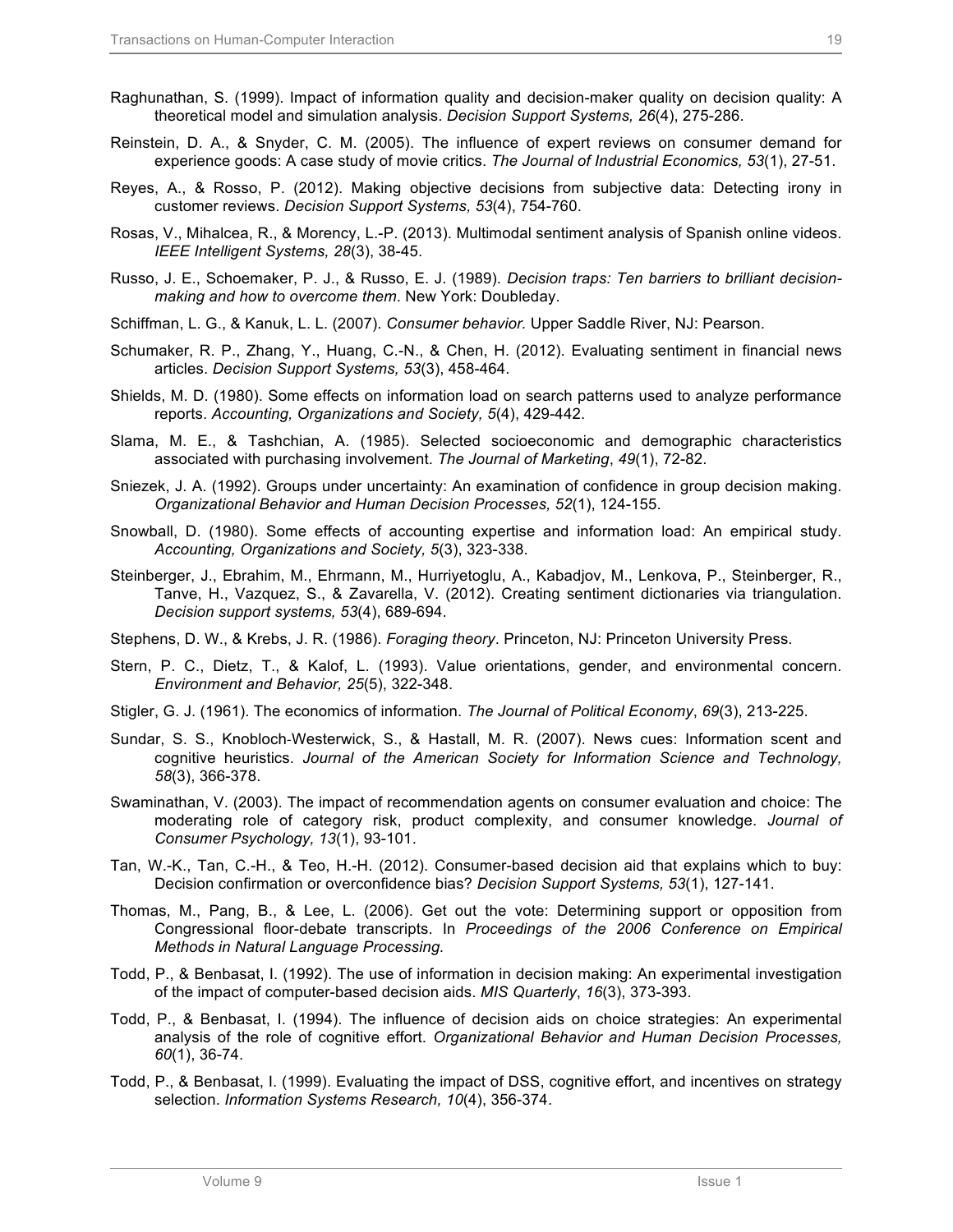- Todd, P., & Benbasat, I. (2000). Inducing compensatory information processing through decision aids that facilitate effort reduction: An experimental assessment. *Journal of Behavioral Decision Making, 13*(1), 91-106.
- Tufiş, D., & Ştefănescu, D. (2012). Experiments with a differential semantics annotation for WordNet 3.0. *Decision Support Systems, 53*(4), 695-703.
- Tumasjan, A., Sprenger, T. O., Sandner, P. G., & Welpe, I. M. (2010). Predicting Elections with Twitter: What 140 Characters Reveal about Political Sentiment. In *Proceedings of the AAAI Conference on Artificial Intelligence (pp.* 178-185).
- Turetken, O., & Olfman, L. (2013). Introduction to the special issue on human-computer interaction in the Web 2.0 era. *AIS Transactions on Human-Computer Interaction, 5*(1), 1-5.
- Turetken, O., & Sharda, R. (2004). Development of a fisheye-based information search processing aid (FISPA) for managing information overload in the web environment. *Decision Support Systems, 37*(3), 415-434.
- Turetken, O., & Sharda, R. (2005). Clustering-based visual interfaces for presentation of web search results: An empirical investigation. *Information Systems Frontiers, 7*(3), 273-297.
- Urbany, J. E., Dickson, P. R., & Wilkie, W. L. (1989). Buyer uncertainty and information search. *Journal of Consumer Research, 16*(2), 208-215.
- Vijayasarathy, L. R., & Jones, J. M. (2001). Do Internet shopping aids make a difference? An empirical investigation. *Electronic Markets, 11*(1), 75-83.
- Wang, W., & Benbasat, I. (2007). Recommendation agents for electronic commerce: Effects of explanation facilities on trusting beliefs. *Journal of Management Information Systems, 23*(4), 217- 246.
- Wang, W., & Benbasat, I. (2008). Attributions of trust in decision support technologies: A study of recommendation agents for e-commerce. *Journal of Management Information Systems, 24*(4), 249- 273.
- Washburn, J. H., & Plank, R. E. (2002). Measuring brand equity: An evaluation of a consumer-based brand equity scale. *Journal of Marketing Theory and Practice, 10*(1), 46-62.
- Winterhalder, B., & Smith, E. A. (1992). Evolutionary ecology and the social sciences. *Evolutionary Ecology and Human Behavior*, 3-23.
- Yatani, K., Novati, M., Trusty, A., & Truong, K. N. (2011). *Review spotlight: A user interface for summarizing user-generated reviews using adjective-noun word pairs.* In *Proceedings of the SIGCHI Conference on Human Factors in Computing Systems*.
- Yu, H., & Hatzivassiloglou, V. (2003). *Towards answering opinion questions: Separating facts from opinions and identifying the polarity of opinion sentences.* In *Proceedings of the 2003 Conference on Empirical Methods in Natural Language Processing*.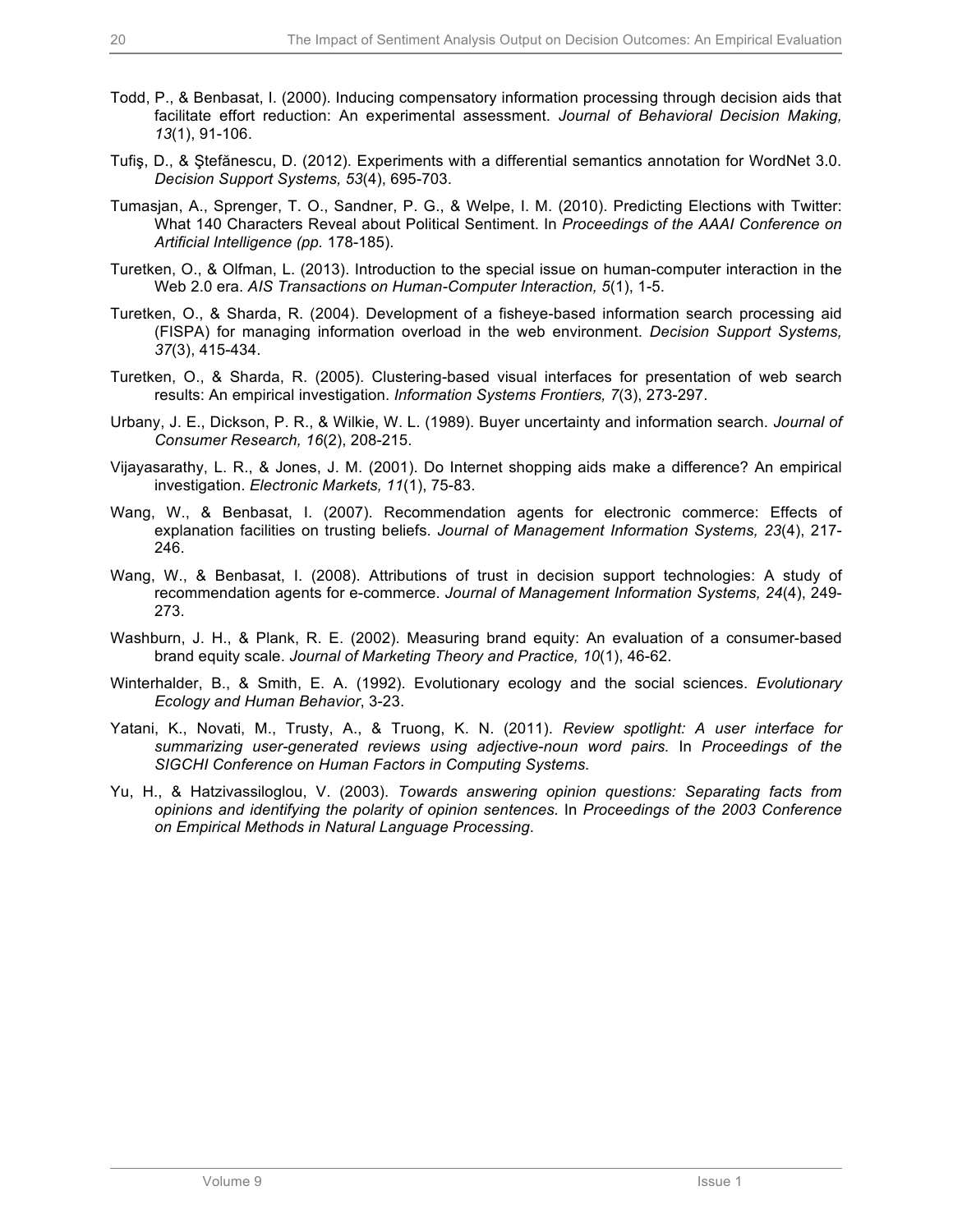**Parisa Lak** is a PhD candidate at Data Science Laboratory, Department of Mechanical and Industrial Engineering at Ryerson University, Toronto, Canada. Parisa is also IBM's research partner involved in IBM Watson Analytics projects. Her research focus is on topics related to machine learning, data mining and information retrieval, and more specifically on recommender systems. She received her MBA from Sharif University of Technology and MMSc in Management of Innovation and Technology from Ted Rogers School of Management at Ryerson University. She is also a member of IEEE and ACM Special Interest Group of Information Retrieval.

**Ozgur Turetken** is a professor at and the director of the Ted Rogers School of Information Technology Management at Ryerson University. His research and teaching interests are in applied analytics and its impacts on individual information use and decision making. His prior works have been published in many peer reviewed international journals and conferences such as *ACM Database, Association for Information Systems Transactions on Human Computer Interaction, Communications of the ACM, Decision Support Systems, Information & Management, IEEE Transactions on Professional Communication,* and *International Conference on Information Systems.* Ozgur was the chair of the Association for Information Systems Special Interest Group on Decision Support and Analytics, and is on the editorial board of *Association for Information Systems Transactions on Human Computer Interaction*. He received a PhD in management science and information systems from Oklahoma State University. He also holds BSc and MBA degrees from Middle East Technical University in Ankara, Turkey.

Copyright © 2017 by the Association for Information Systems. Permission to make digital or hard copies of all or part of this work for personal or classroom use is granted without fee provided that copies are not made or distributed for profit or commercial advantage and that copies bear this notice and full citation on the first page. Copyright for components of this work owned by others than the Association for Information Systems must be honored. Abstracting with credit is permitted. To copy otherwise, to republish, to post on servers, or to redistribute to lists requires prior specific permission and/or fee. Request permission to publish from: AIS Administrative Office, P.O. Box 2712 Atlanta, GA, 30301-2712 Attn: Reprints or via email from publications@aisnet.org.